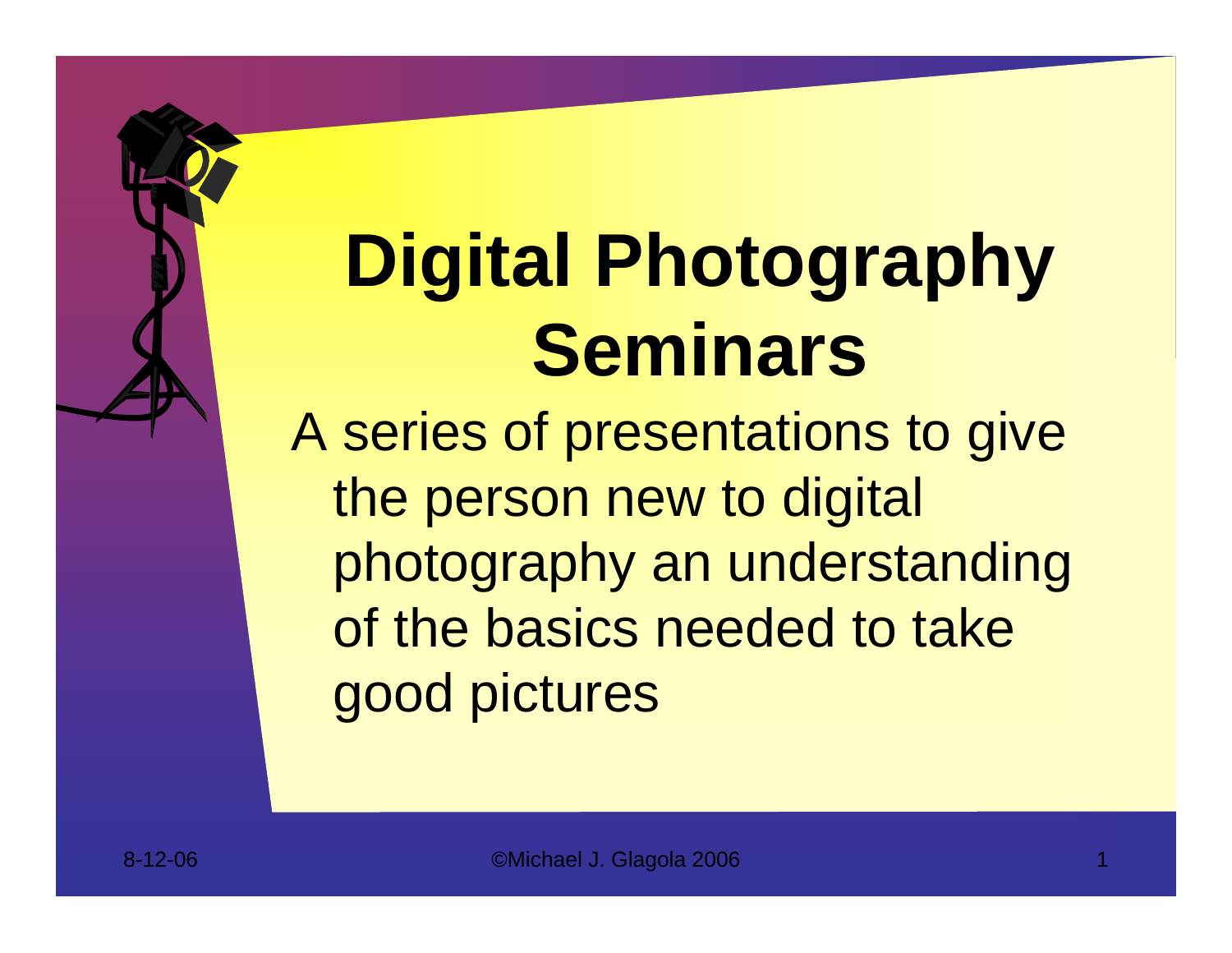### **Schedule**

#### **(2nd Saturday of every Month) Description**

- 8-12-06Digital Photography Fundamentals (the basics)
- 9-9-06How to Pick a Digital Camera (criteria for selection
- 10-14-06 Session on Digital Cameras (Vendor Presentation)
- 11-11-06 Exposure and Lighting for Digital Cameras
- 12-9-06Image Viewing Fundamentals

**Date**

- 1-13-07Digital Editing Software (Vendor Presentation)
- 2-10-07 Digital Camera Picture Taking (how to get a good digital image)
- 3-10-07Printing Digital Images (Vendor Presentation)
- 4-14-07Good Pictures (Summary of previous sessions)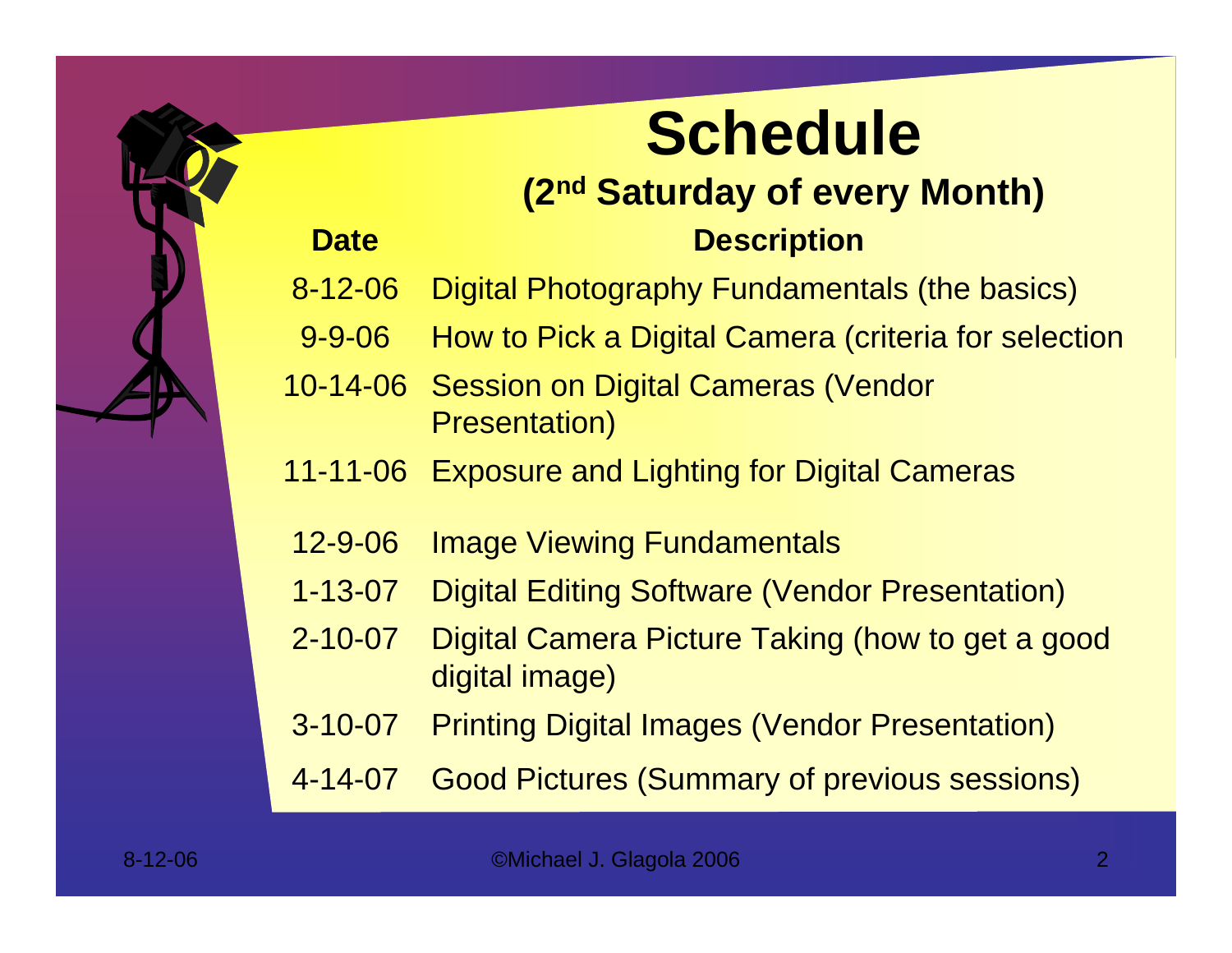#### **Michael Glagola preferences & prejudices**

1.PC not a MAC User

r

- 2.Serious amateur; not a professional
- 3. Loves 35mm SLR's; have several
- 4.Usually shoots slide film
- 5. Owns s e v eral P&S's; uses t hem f or snaps hots
- 6. Owns a digital camera; still waiting for the right DSLR
- 7.Finds no wide angle lens wide enough; telephotos are overrated
- 8. Loves nature photography and dabbles in portrait photography
- 9. When taking pictures, never leaves home without a tripod; owns several
- 10. Brackets every slide shot; gets 12 shots per roll of 36 exposures
- 11.Typically shoots 50+ rolls of slide film per vacation
- 12.Sorts images ruthlessly; very rarely shows images he does not really like
- 13. Shoots with a 11"x14" in mind as the final output
- 14.Knows how but does not like darkroom work
- 15. Owns lots of photo S/W; uses it because he has to not because he wants to
- 16. Believes photography is a skill (skill knowledge reinforced with experience)
- 17. Believes there is no such thing as luck when it comes to photography; photographic luck is really excellent preparation combined with opportunity
- 18. Doesn't do video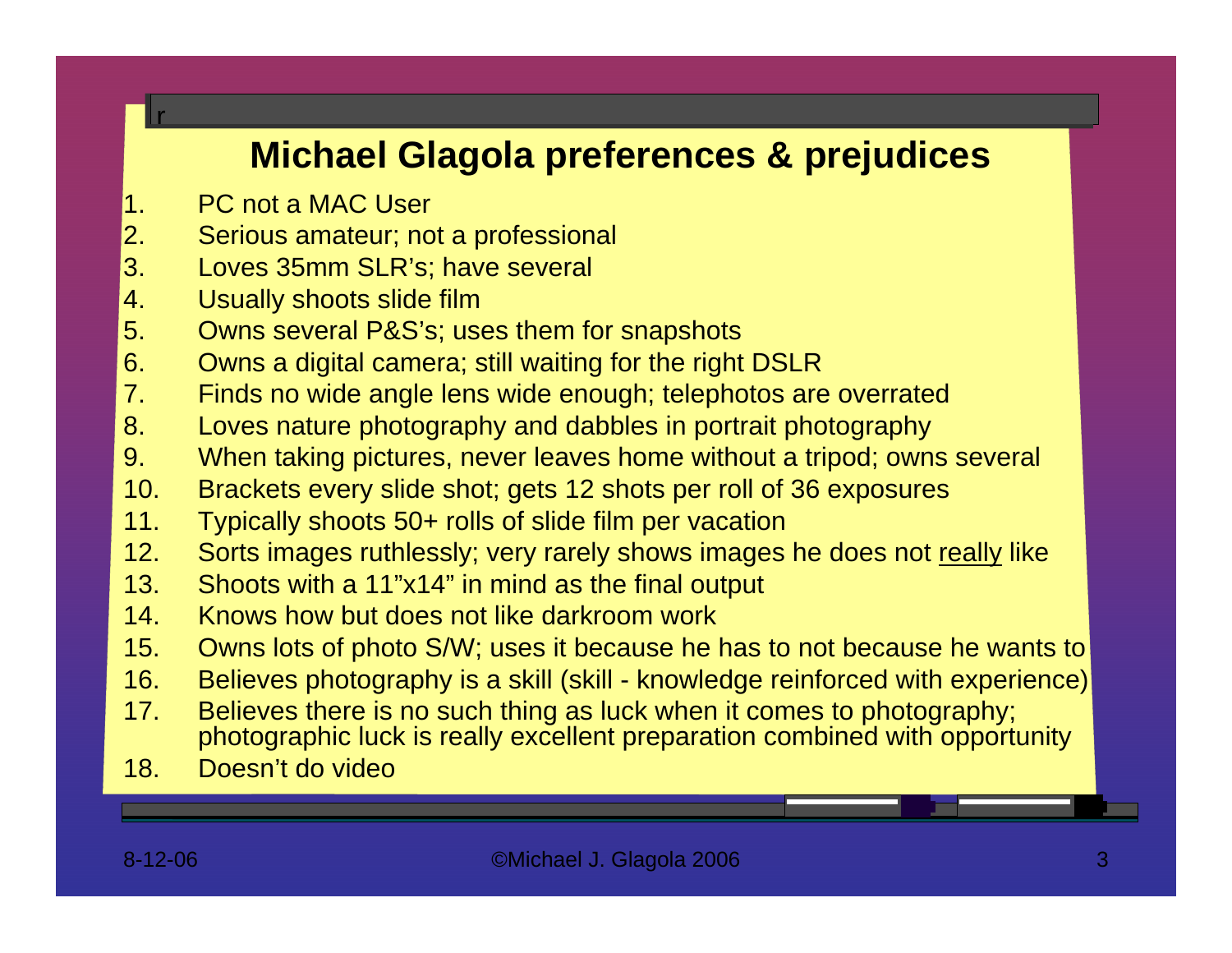# **Digital Photography Fundamentals**

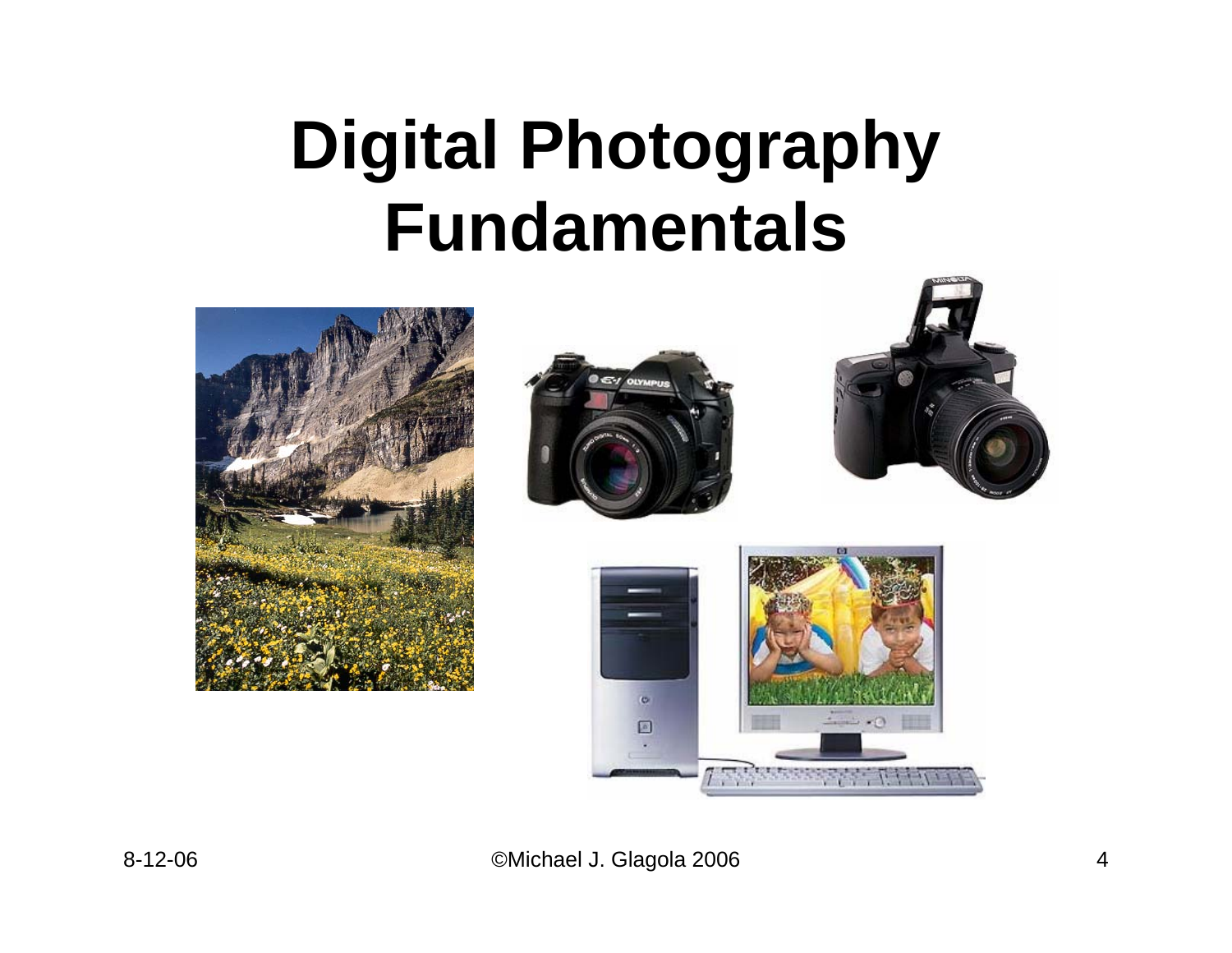## **Session Goals**

To provide an understanding of the basics of

- Digital image terminology, formats and compression
- Digital camera technology
- Key Digital imaging issues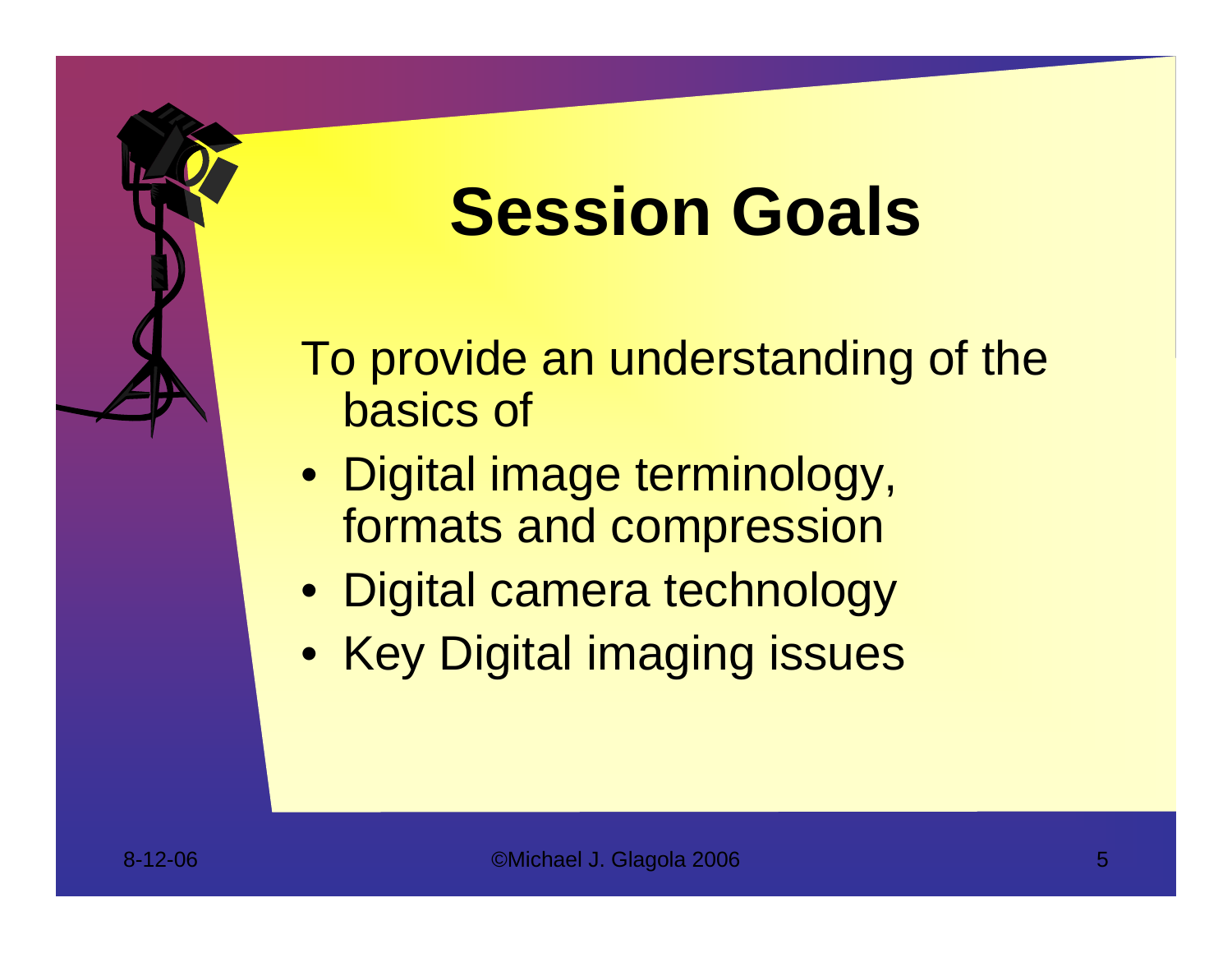# **Agenda**

- Establish a Baseline Film **Photography**
- Digital Terminology, Image Formats & Compression
- Digital Camera Technology
- Digital Imaging Issues
- $\bullet$ Q &A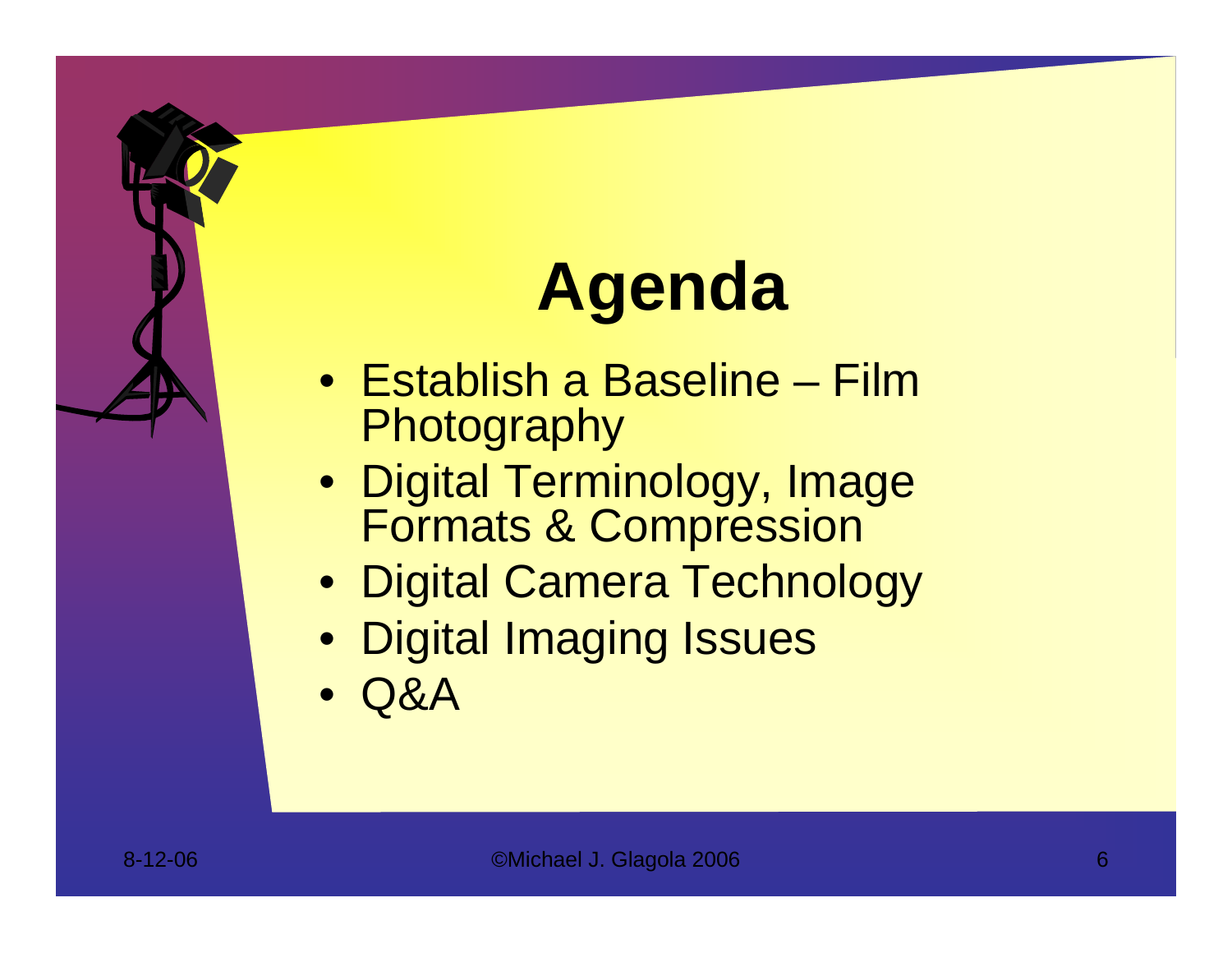# **Film Cameras**

- •Film Formats & Characteristics:
	- Color, B&W, Print, Slide
	- Various Sizes: APS, 35 mm, 645, 6x7, …
	- Distinct Color Palette
	- Film Speed/ISO & Grain
	- –Latitude
- •Cameras:
	- Point & Shoot, SLR
	- Autofocus & Autoexposure
	- –Lots of controls
	- FAST! capable of up to 12 frames per second (fps)

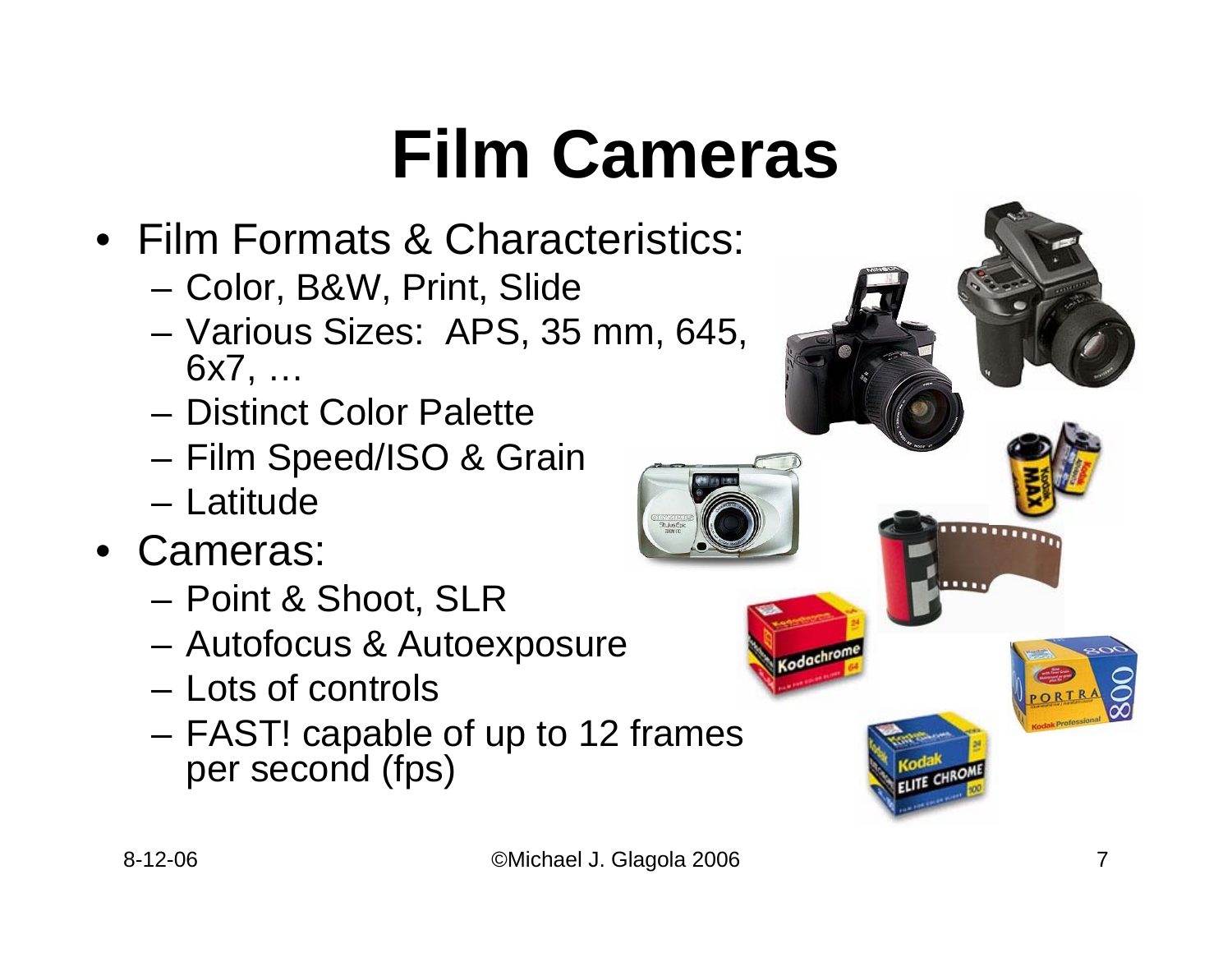### **Relative Film Sizes**

36mm

 $\mathcal{L}_{\mathcal{A}}$ 

**35mm**

24mm

. . . . .



- C Traditional 16.7x25.1mm
- H -Wider 16.7x30.2mm
- P –Panorama 10.1x30.2mm





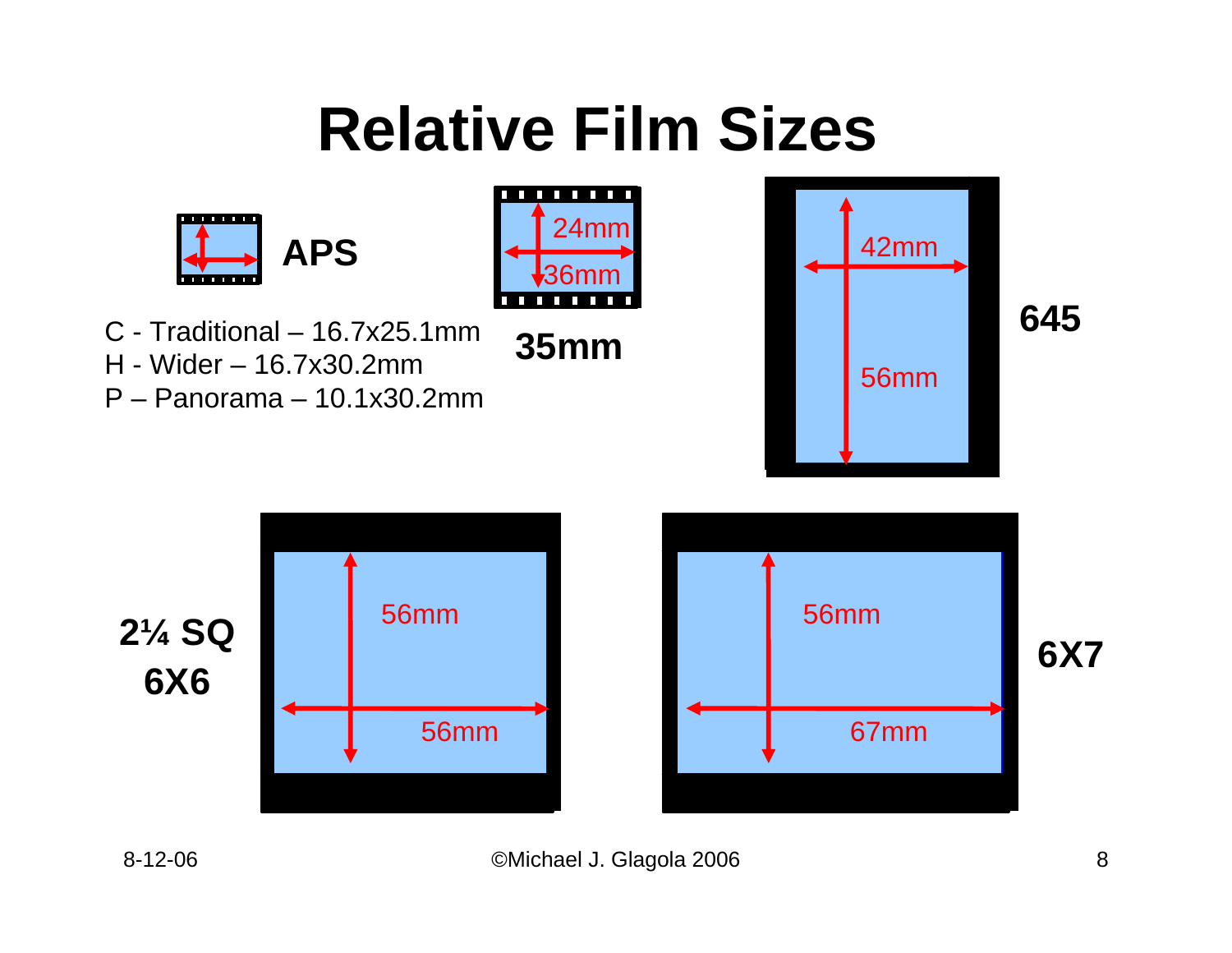# **Film Color Palette**

- •Print Film & Slide Film Film does not capture color like the human eye; different films are "tuned" for specific lighting (i.e. daylight, tungsten, fluorescent, …)
- Films have a "palette": natural, vivid, warm, …
- Prints from print film can be easily adjusted during printing **Kodachrome** process; slide film has far less flexibility **K-14**

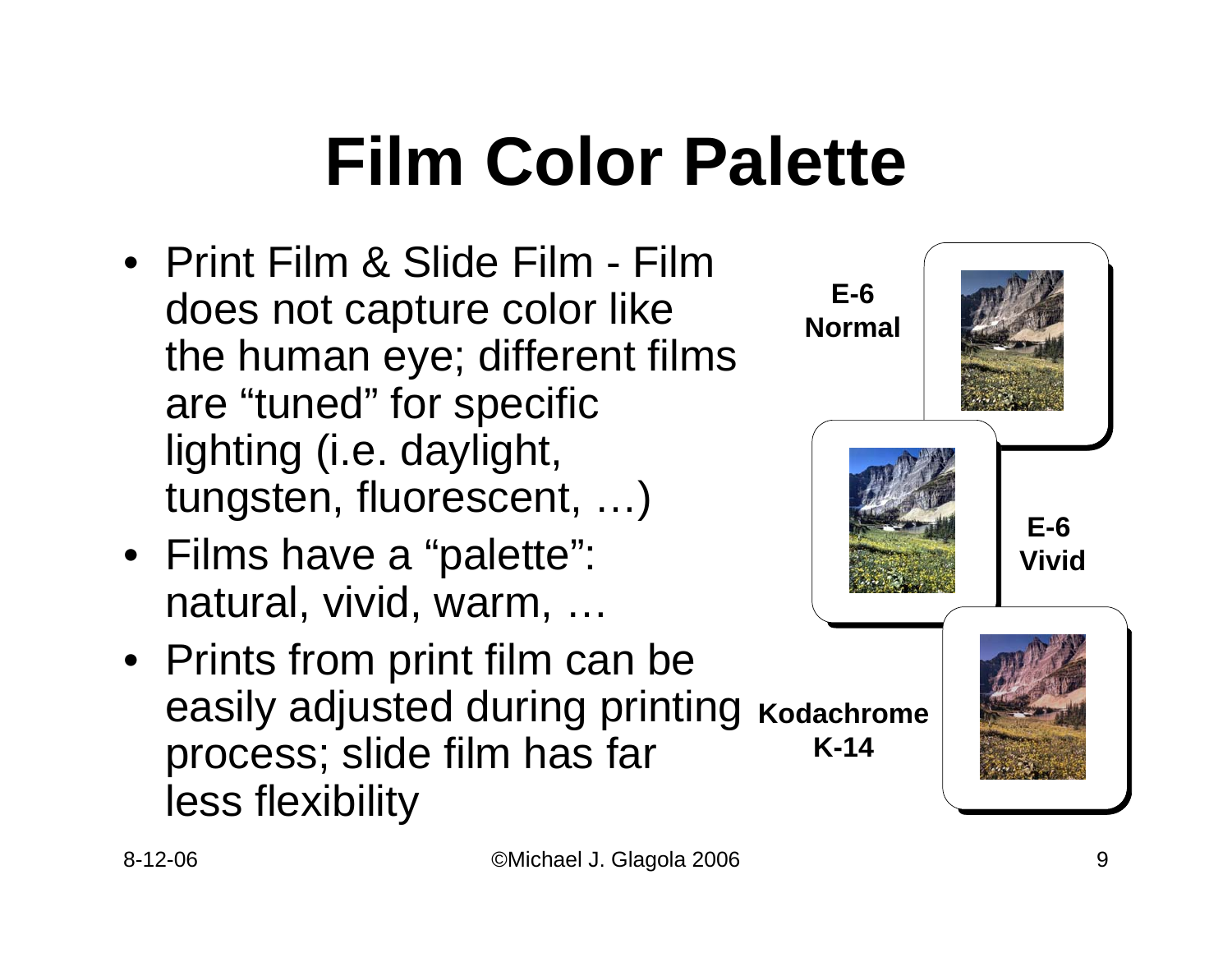### **Film Speed & Grain**



- ISO measure of sensitivity to light; bigger the number the more sensitive the film (100, 200, 400, 800, 3200)
- **Sunny 16 Rule: 1/ISO @ f16 on a sunny day is "correct" exposure**
- Each doubling of ISO = 50% less light (-1 EV) (1/125 sec @ f16/ISO 100;1/250 sec @ f16/ISO 200)
- Grain size of the individual "crystals" in film emulsion; the lower the ISO, the better the grain, & sharper the image (the film counterpart of a "pixel")
- Selecting film speed is a trade-off based on needs, conditions, and quality desired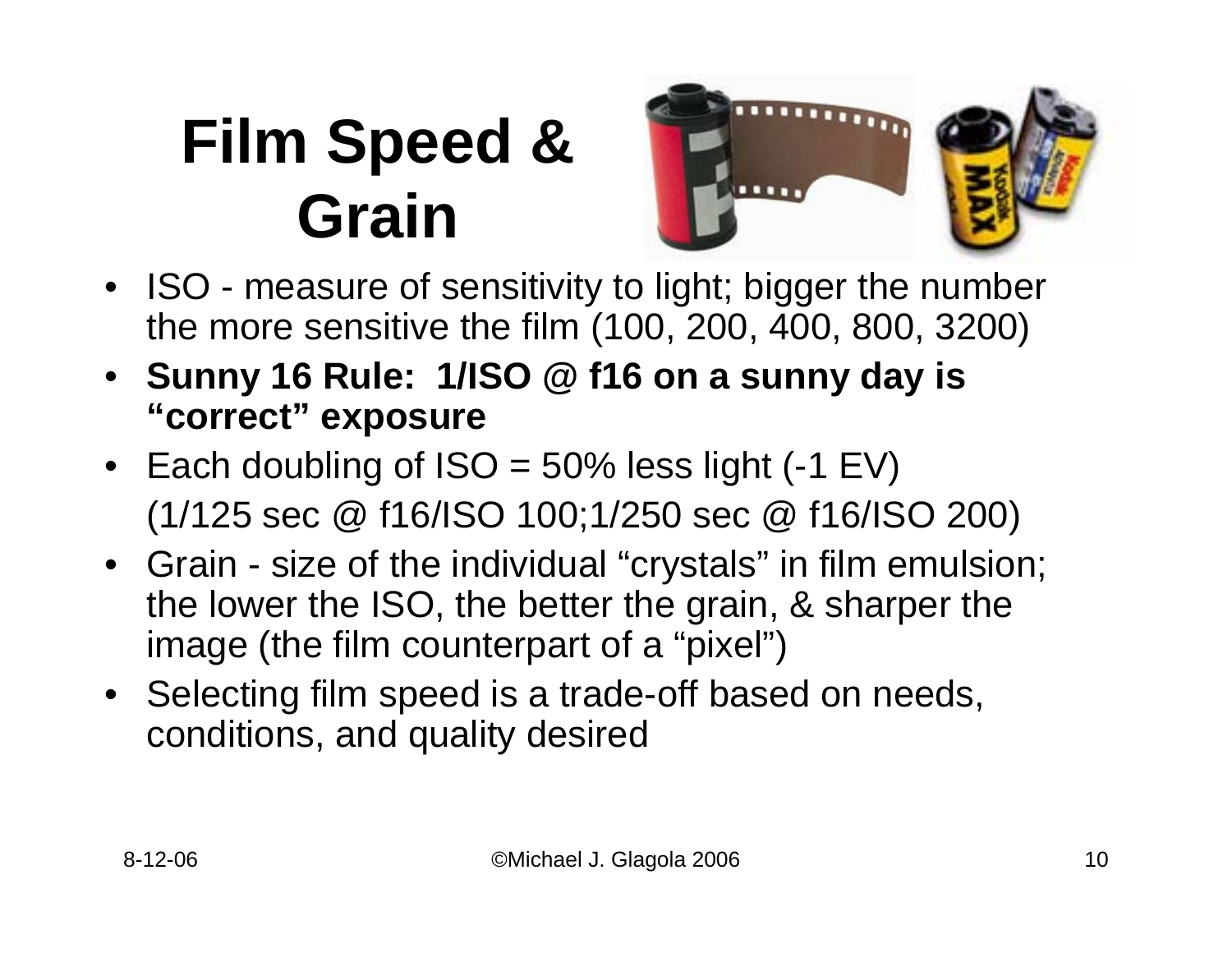#### **Basic Digital Image Definitions**

- Pixel An abbreviation of the term 'picture element.' A pixel is the smallest picture element of a digital image. A monochrome pixel can have two values, black or white/0 or 1. Color and gray scale require more bits; true color, displaying approximately 16.7 million colors, requires 24 bits for each pixel. A pixel may have more data than the eye can perceive at one time.
- Dot The smallest "unit" that a printer can print.
- •NOTE: A Pixel is NOT an Dot!!!!!!!!!!!!!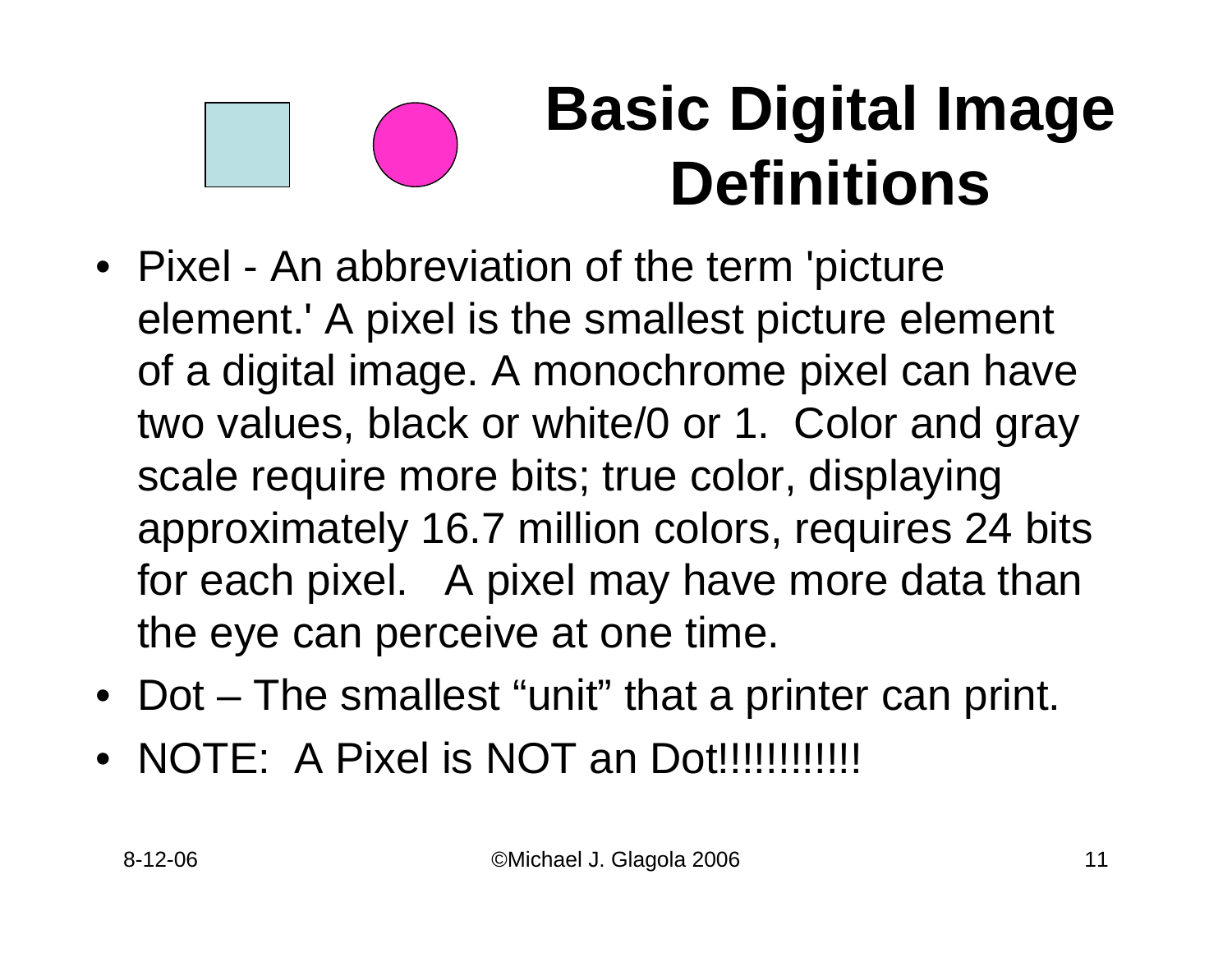#### **X Pixels**



#### **What is a Digital Image? Y Pixels**

- Collection of pixels laid out in a specific order with width (x) and height (y) in pixels
- Each pixel has a numerical value which correspond to a colour or gray scale value
- A Pixel has no absolute size; pixels *MAY (sometimes NOT always)* have a spatial value (Spatial data is data associated with the pixels that provides information about the size of the objects in the image).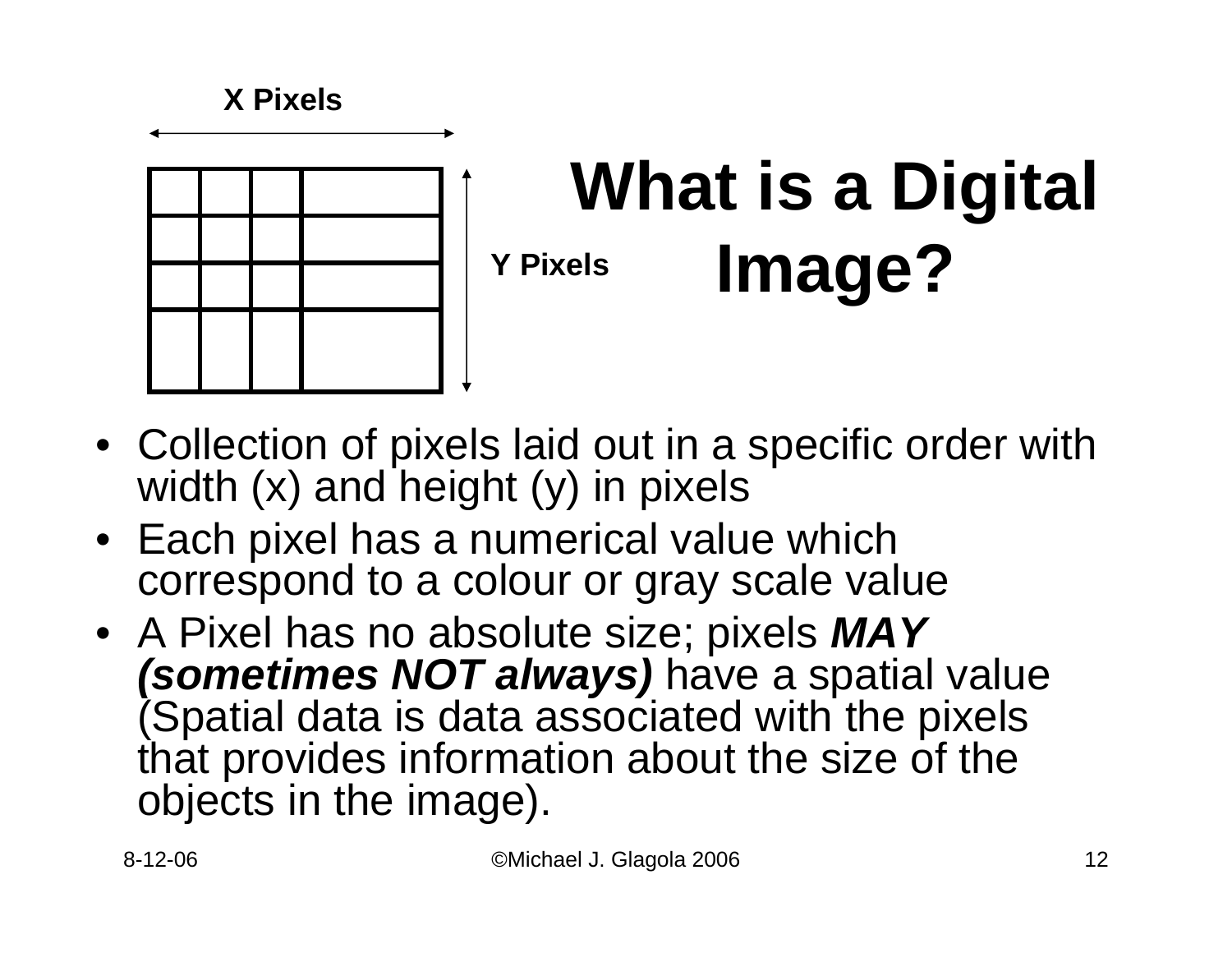

- File format which defines the components of the digital image (x & y values, values of the pixels, colour/gray scale, compression, manner in which the pixels are laid out, etc.) and provides for the storage and redisplay of the digital image
- Standard file formats provide for the exchange of digital image information
- Many file formats exist
- •May be lossless or lossy
- •May have associated image metadata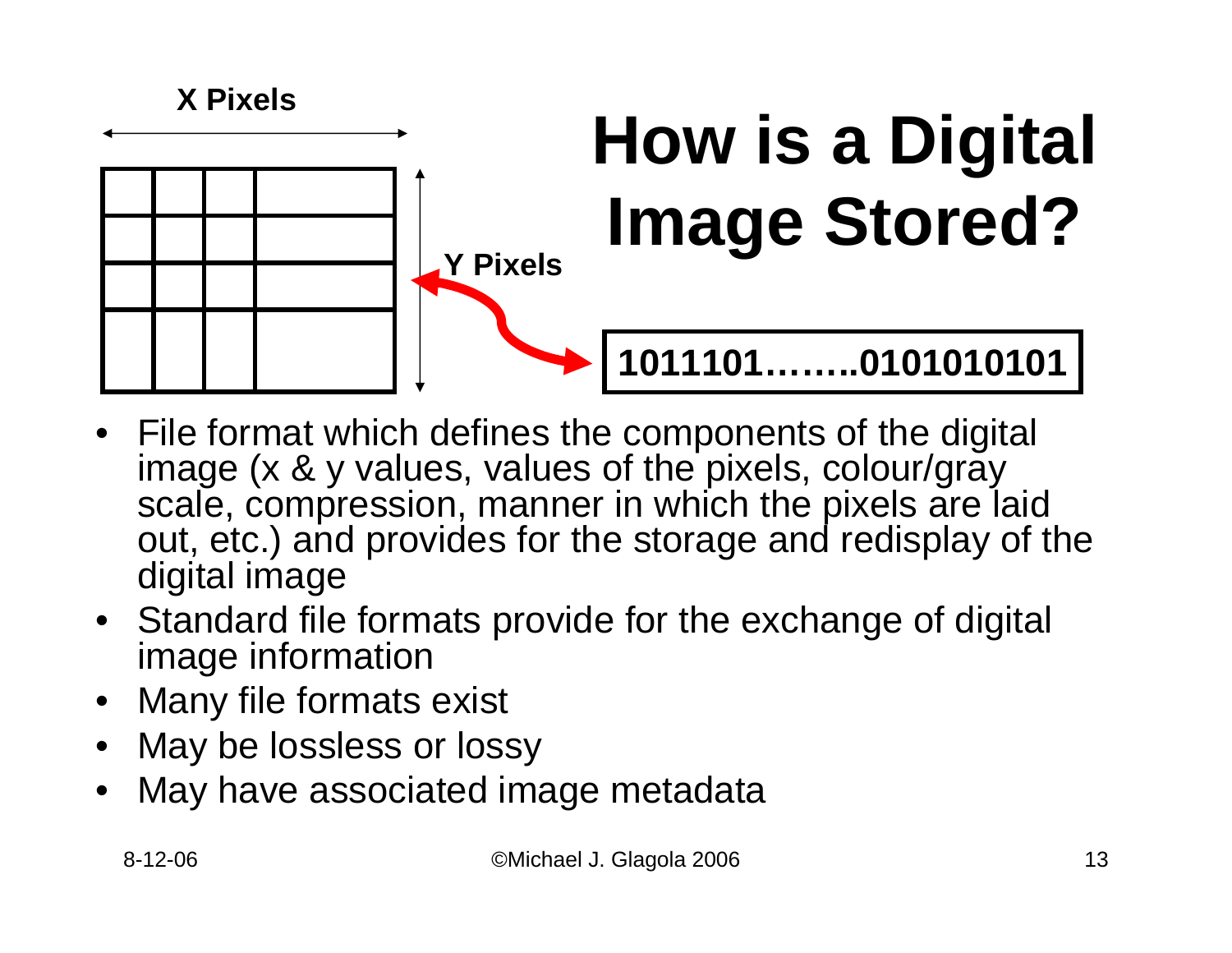# **Examples of Digital Image Formats**

- $\bullet$ RAW – raw uncompressed data provided by source device; normally proprietary; note RAW usually data "as is/unfiltered/unchanged" from data source
- $\bullet$ TIFF – desk-top publishing/document standard with over 50 different distinc t subtypes
- $\bullet$ JPEG – compressed raster image standard; based on DC T
- $\bullet$ JPEG 2000 – new compressed raster image standard; based on wavelet compression
- $\bullet$ GIF – vector graphics standard; supports only 256 colours
- $\bullet$ BMP – Windows uncompressed image standard
- •Proprietary – image standard unique to one company; often used as intermediate image standard for preservation of image data during editing (.psp, .psd, .pdd, …)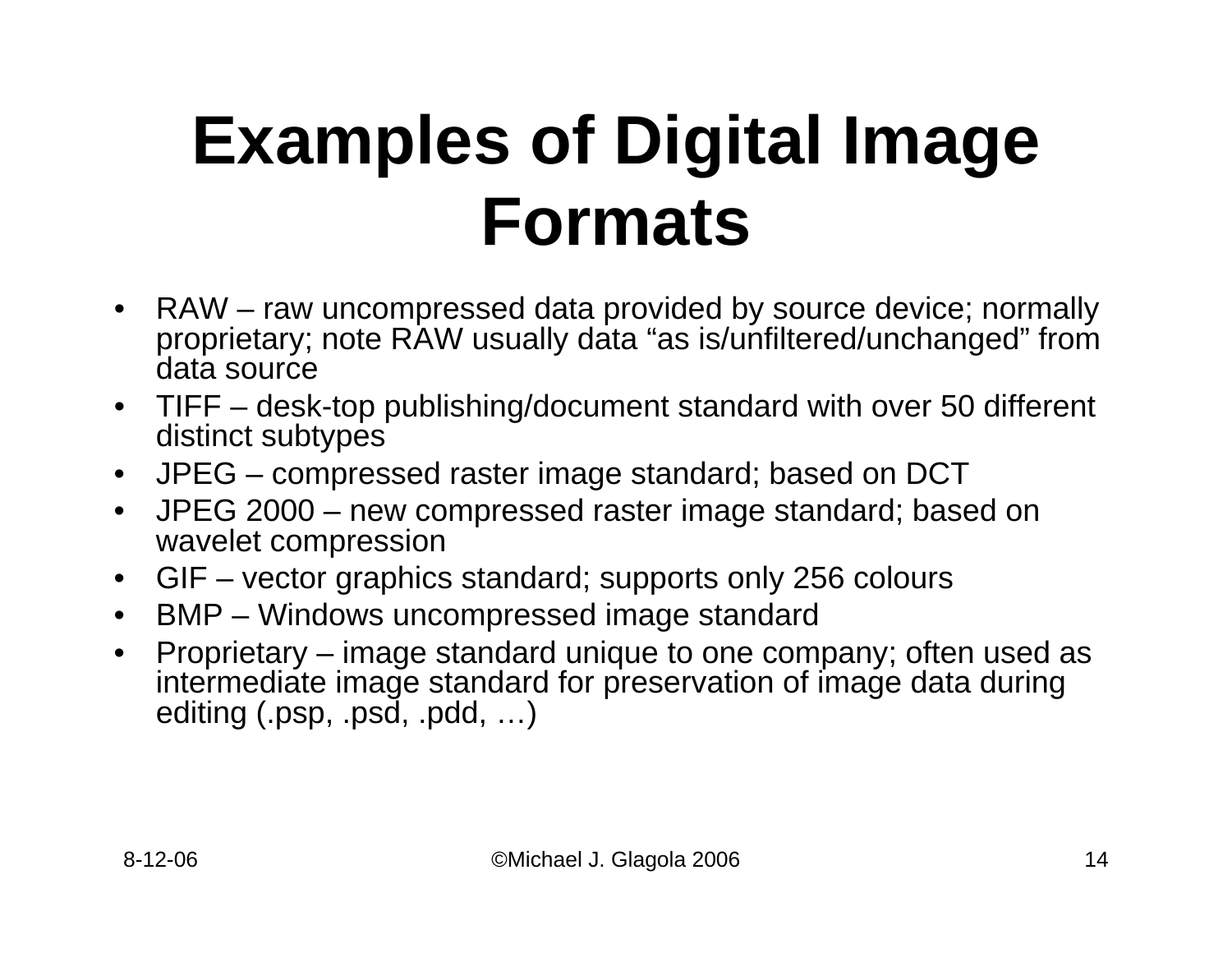## **JPEG – the current "standard"**

- JPEG exploits known limitations of the human eye; small color changes are perceived less accurately than small changes in brightness.
- Divides image into small 8x8 pixel "squares" and works on each square independently of any other square
- Leaves artifacts especially on edges and often on boundaries of "squares"
- JPEG can vary quality of image stored by adjusting rates of compression & sampling

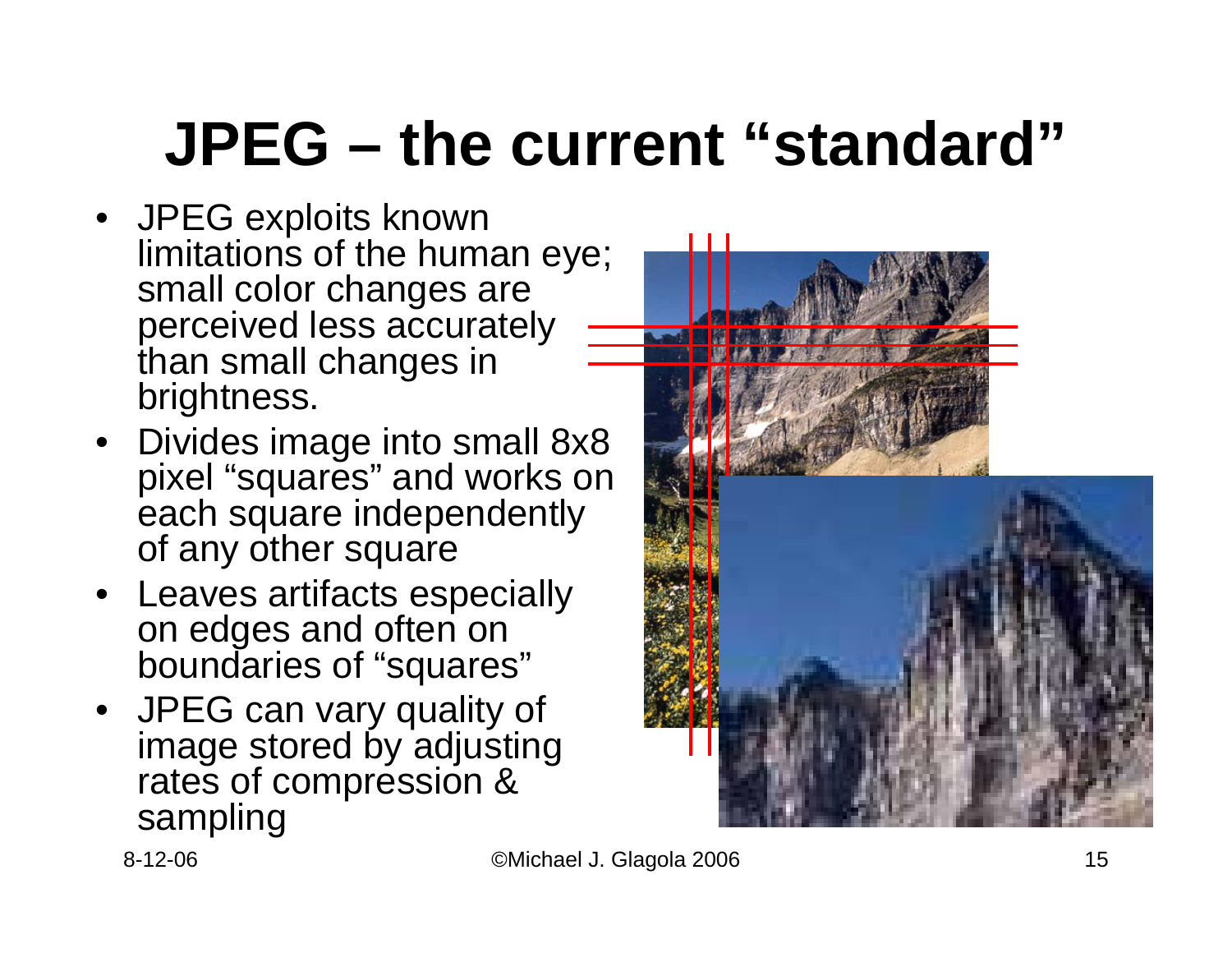

- Image Compression: algorithms that reduce the amount of data associated with each pixel without degrading the quality of the image to an unacceptable level. Compression reduces the size of pixel data; it does not change the number of pixels in an image
- Algorithm examples: JPEG (DCT), Wavelet, LZW, …
- •Compression algorithms work differently on different image types; no algorithm is optimal for all images.
- Storage of an image in a lossy compressed image format reapplies compression every time the image is stored; effect is cumulative and data loss is permanent!!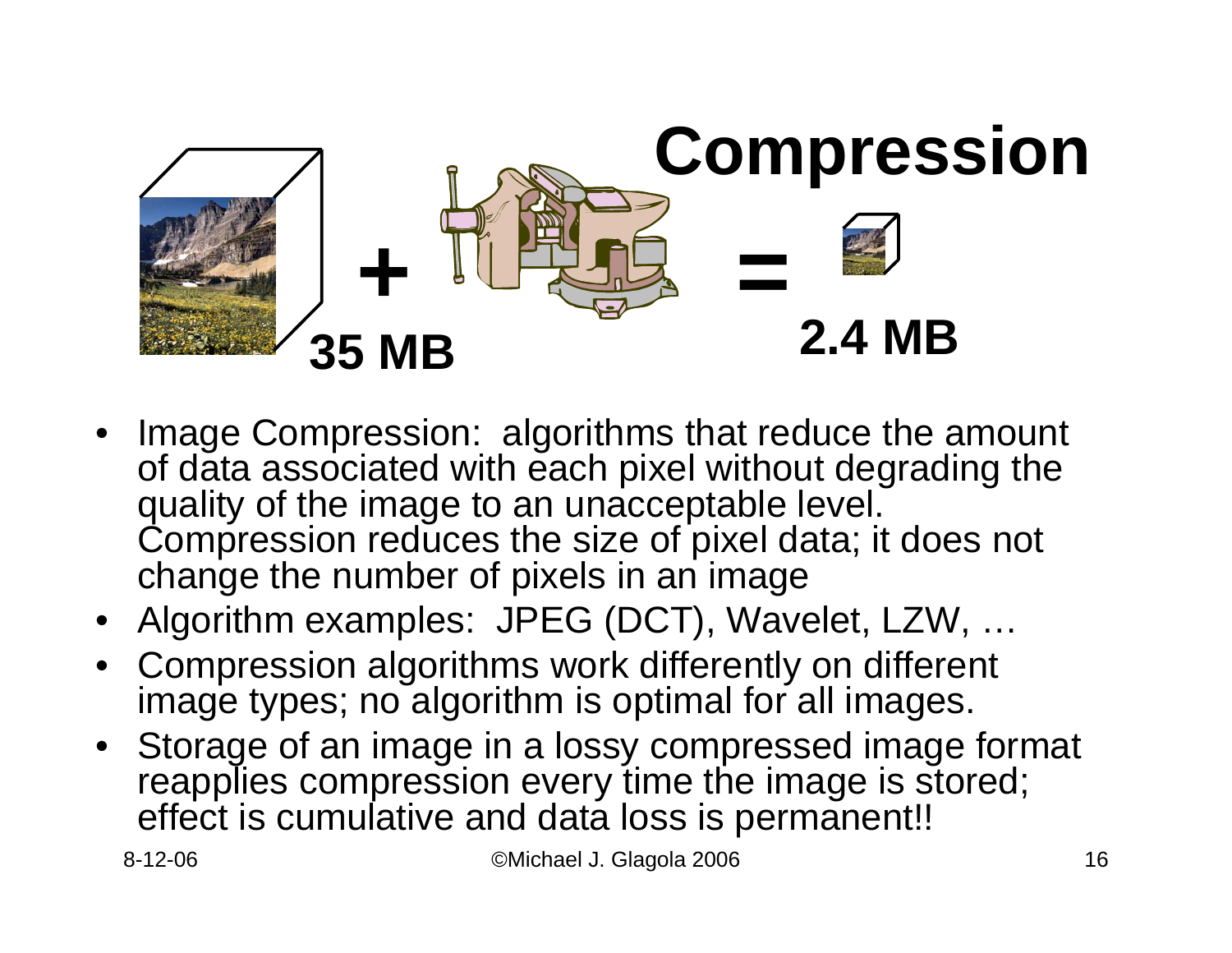# **Raw Image Format Example**

| 12/16 Bit Image File Format                                                            |  |  |                                                             |
|----------------------------------------------------------------------------------------|--|--|-------------------------------------------------------------|
| Header                                                                                 |  |  |                                                             |
| X-Resolution (2 Bytes)   Y-Resolution (2 Bytes)                                        |  |  | Minimum Pixel Value (8 Bytes) Maximum Pixel Value (8 Bytes) |
| Image Data                                                                             |  |  |                                                             |
| First Row of Image Data (2 x X-Resolution Bytes)                                       |  |  |                                                             |
| Second Row of Image Data (2 x X-Resolution Bytes)                                      |  |  |                                                             |
|                                                                                        |  |  |                                                             |
|                                                                                        |  |  |                                                             |
| Last Row of Image Data (2 x X-Resolution Bytes)                                        |  |  |                                                             |
| File Size = $[2 \times (X\text{-Resolution} \times Y\text{-Resolution}) + 20]$ (Bytes) |  |  |                                                             |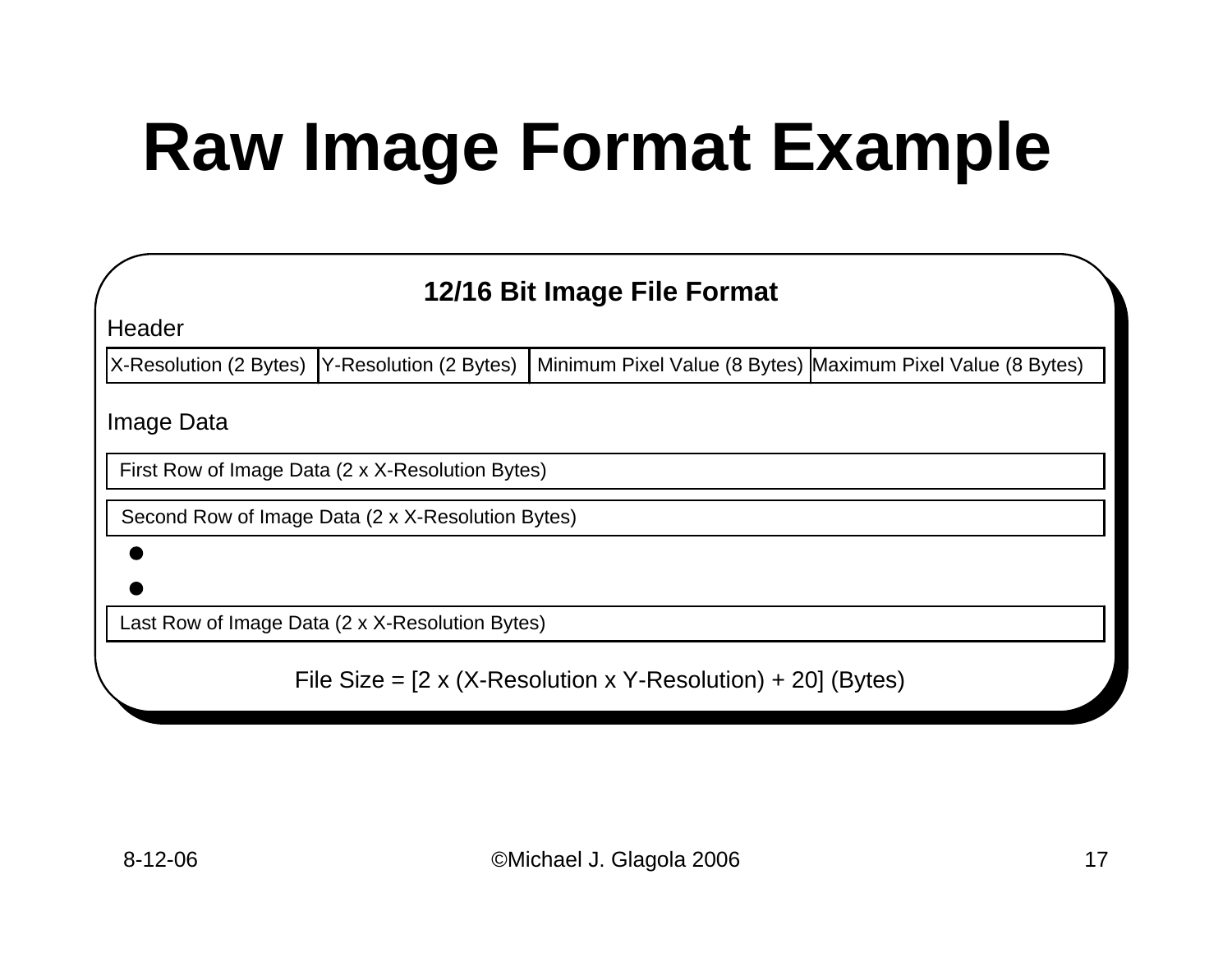

- •Data in the image file that is about image data
- • Examples of image metadata:
	- Type of camera, f-stop, shutter speed, colour bias, date image taken, …
	- Scanner type, spi, date image taken, …
	- Software that modified the image, date of modification, who modified image, …
	- Digital watermark
- File formats are adopting detailed metadata standards that provide detailed contextual information on an image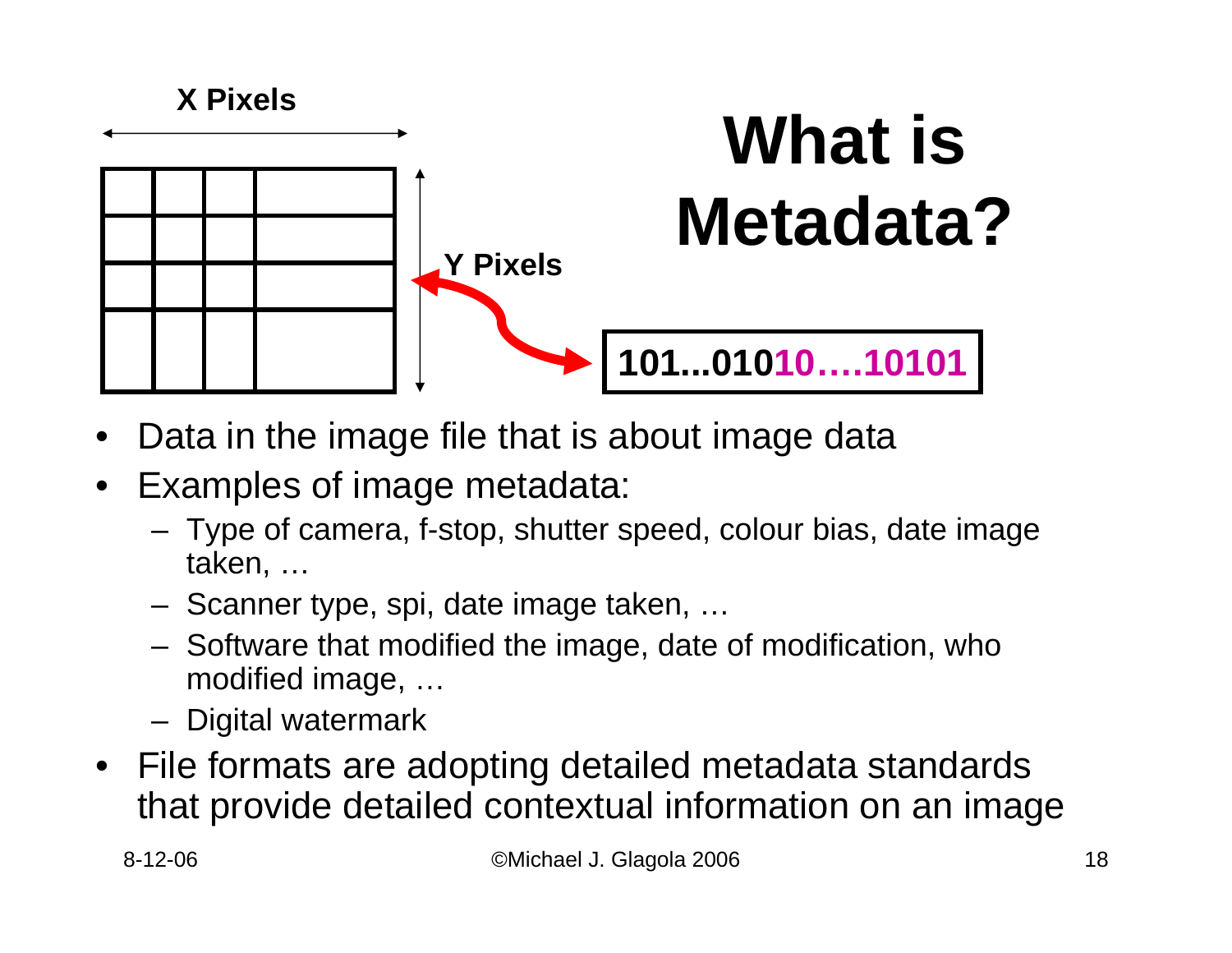## Metadata Example 1



Original date/time: 2006:07:13 14:18:46 Exposure time: 1/350 F-stop: 5.6 ISO speed: 64 Focal length: 7.8000 Focal length (35mm): 38 Flash: Not firedExposure mode: Auto White balance: AutoOrientation: Top-left Light source: Unknown Exposure bias: 0.0000 Metering mode: Pattern Exposure program: Normal Brightness: 9.4000 Digitized date/time: 2006:07:13 14:18:46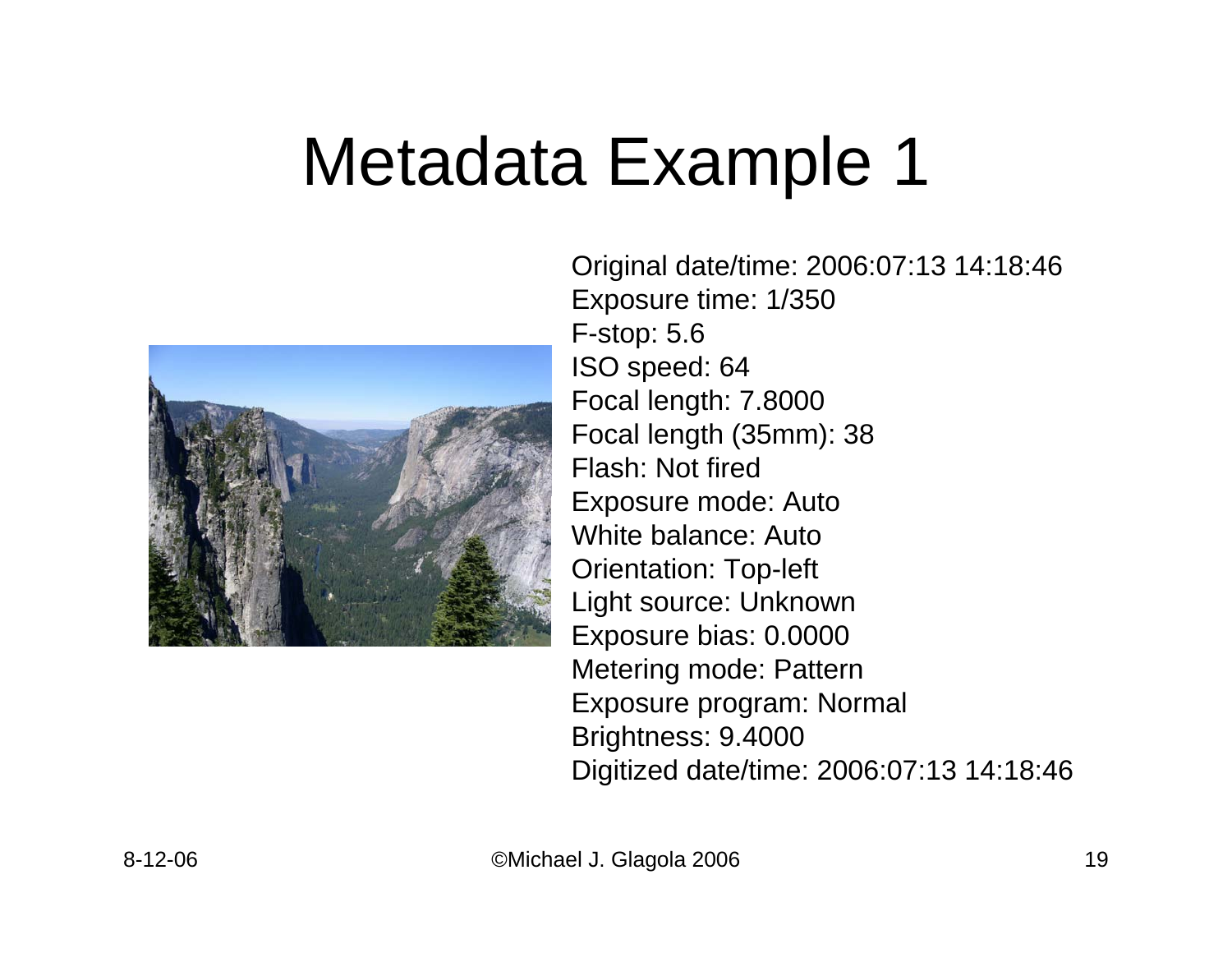## Metadata Example 2



Original date/time: 2006:07:13 14:19:04 Exposure time: 1/180 F-stop: 5.6 ISO speed: 64 Focal length: 10.3000 Focal length (35mm): 50 Flash: Not firedExposure mode: Auto White balance: AutoOrientation: Top-left Light source: Unknown Exposure bias: 0.0000 Metering mode: Pattern Exposure program: Normal Brightness: 8.6000 Digitized date/time: 2006:07:13 14:19:04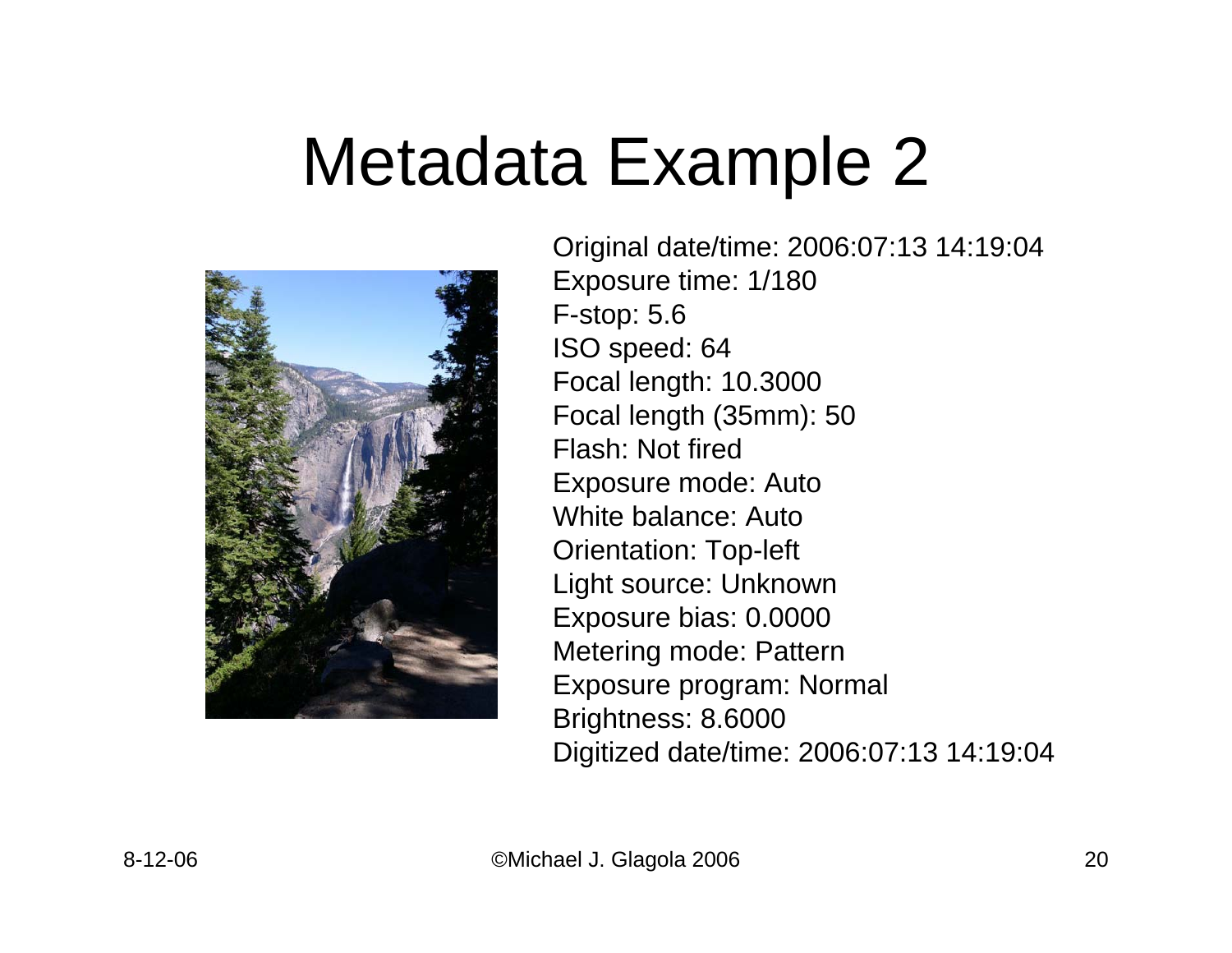

# **What is Spatial Data?**

- Metadata associated with image that provides information about the size of the objects in the original image
- Examples:
	- –Scanner SPI
	- Data based upon information implied-in and derivedfrom the image
- Digital Cameras do NOT capture Spatial Data!!!!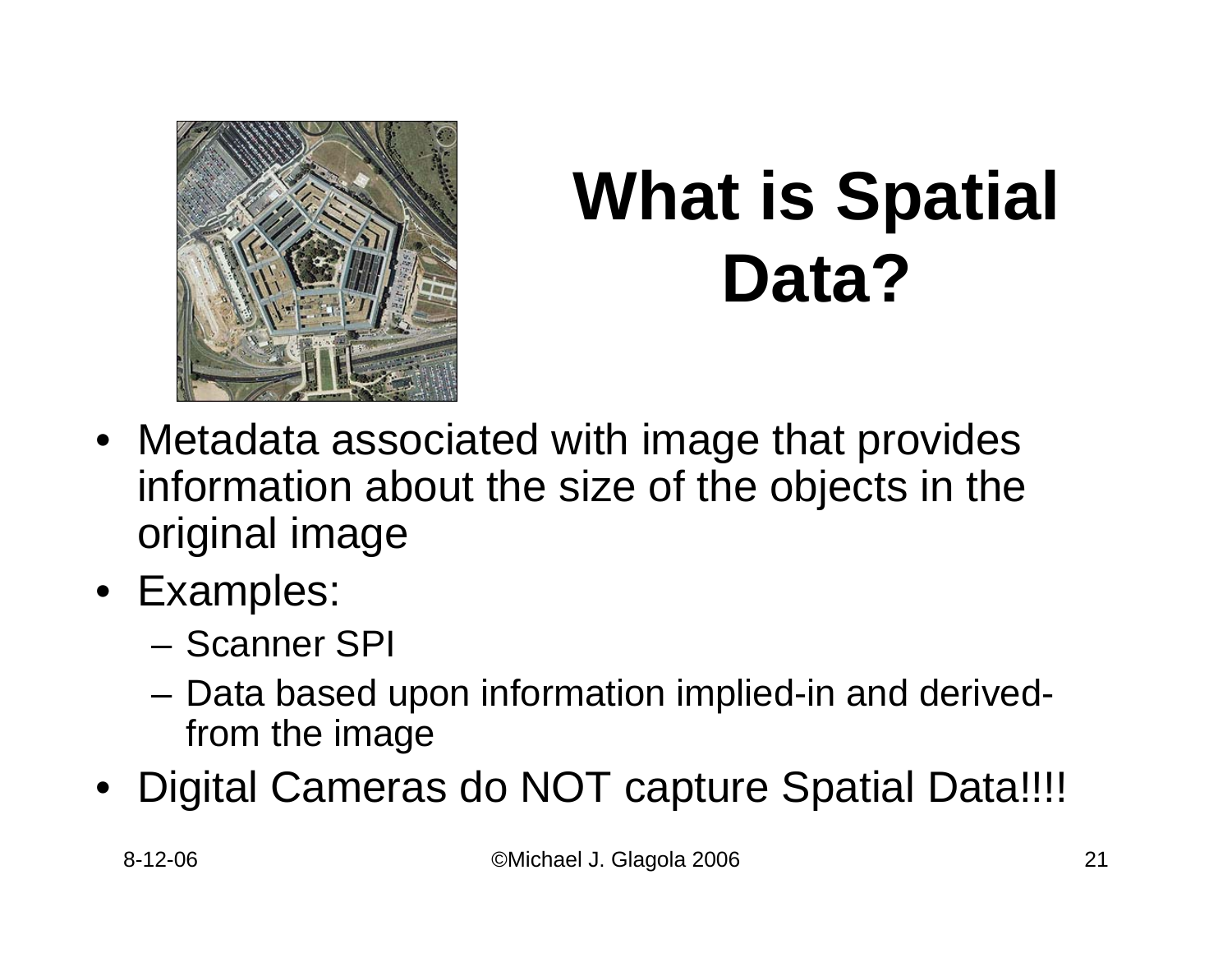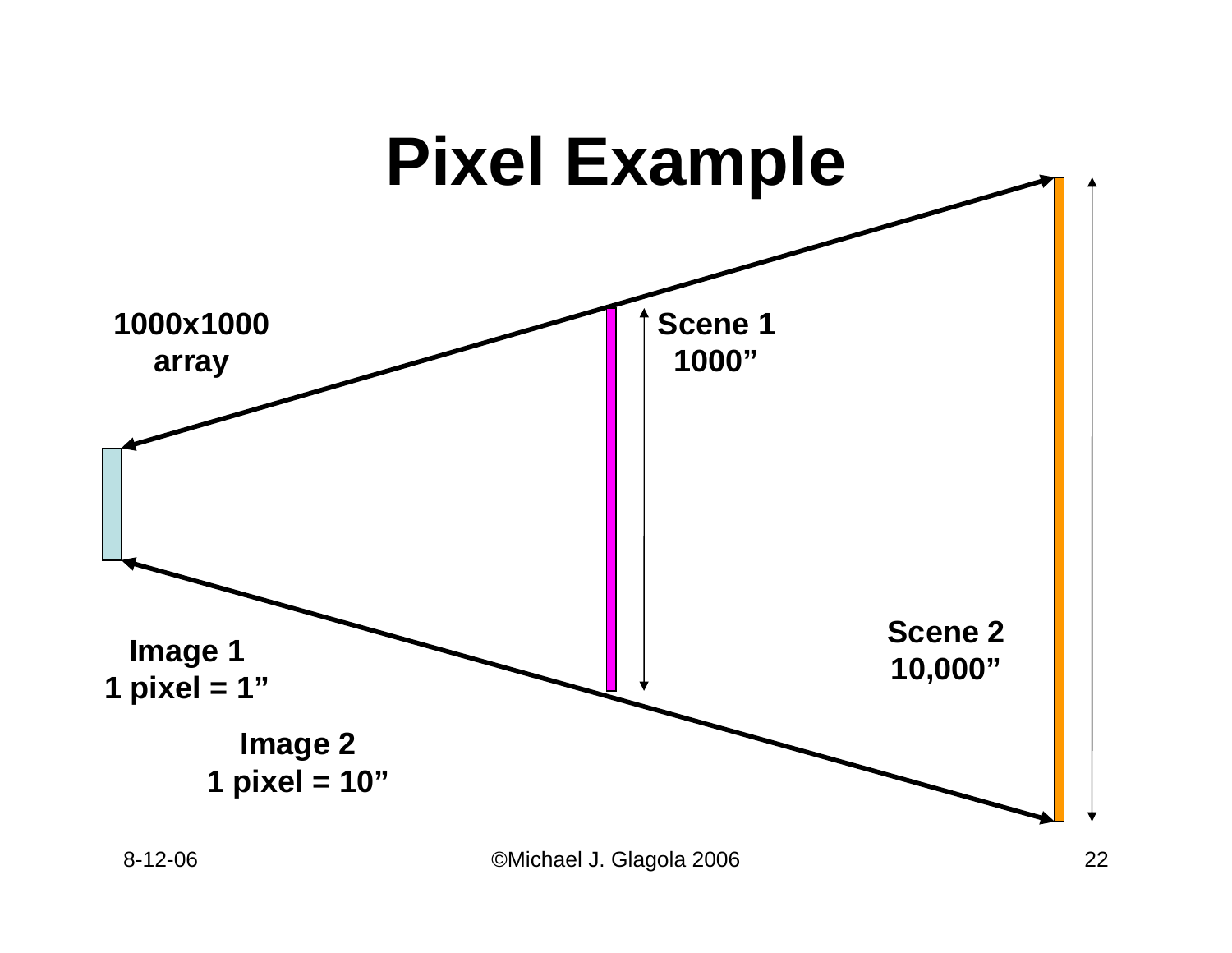# **So What is Image Resolution?**

- Digital Image Resolution is the pixel size of the image: x pixels by y pixels
- **May or may not** be related to some discrete pixel size value or spatial resolution data



• IT IS NOT described as PPI/DPI/SPI **EXCEPT** in the context of a specific display, printer, or capture device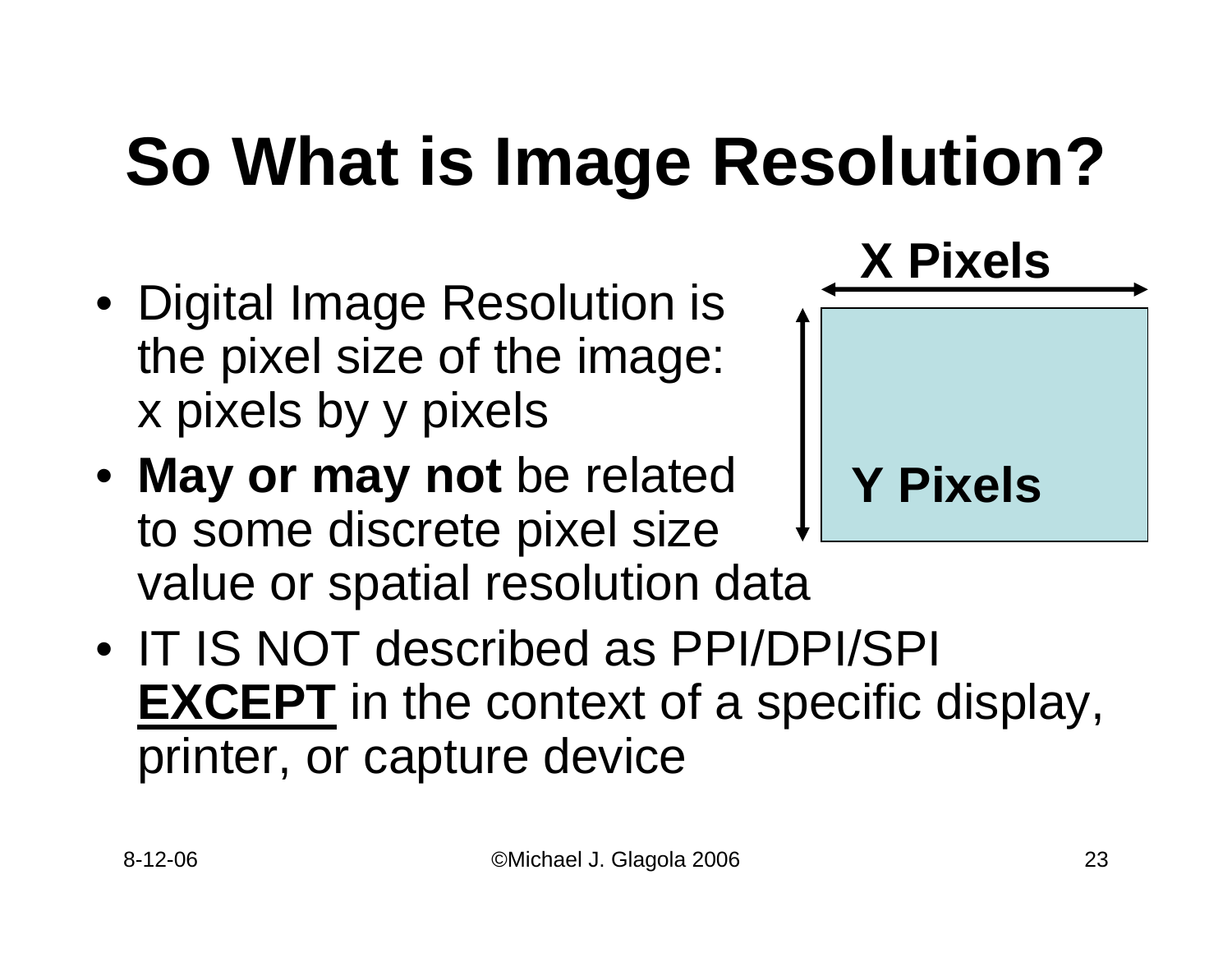# **Digital Camera Technology**

- •CCD Sensor: 2/3 to full size 35mm frame; 3 to 14 MP
- Multiple size & format outputs
- Point & Shoot, SLR, …
- Distinct Color Palettes
- Exposure Speed/ISO
- Latitude
- Autofocus & Autoexposure
- •Rarely "shoot" as fast as film cameras; 3-5 fps high end only
- High power usage; use lots of batteries









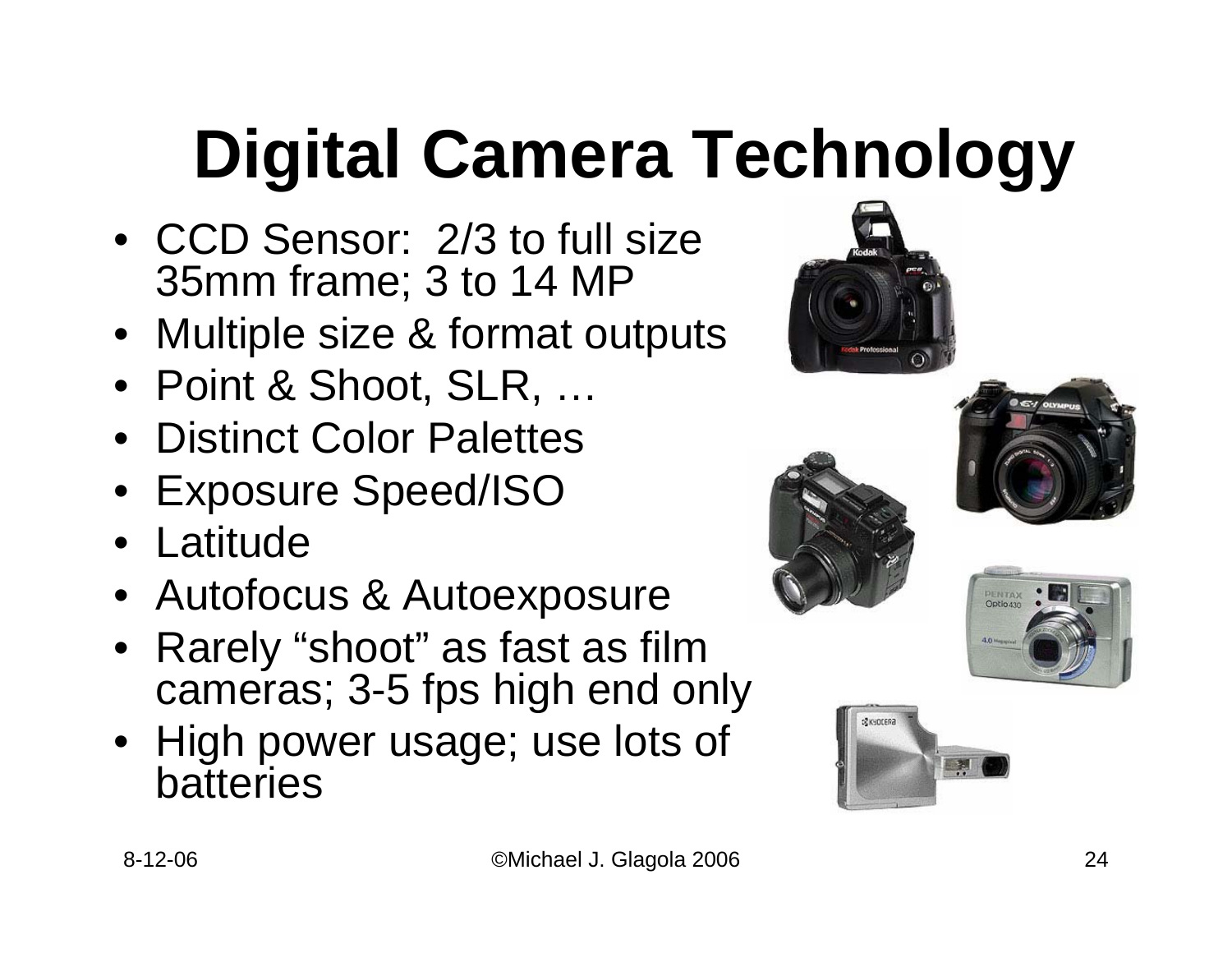# **Digital CCD Size**



C -Traditional – 16.7x25.1mmH -Wider – 16.7x30.2mmP –Panorama – 10.1x30.2mm

**2¼ SQ/6X6** 



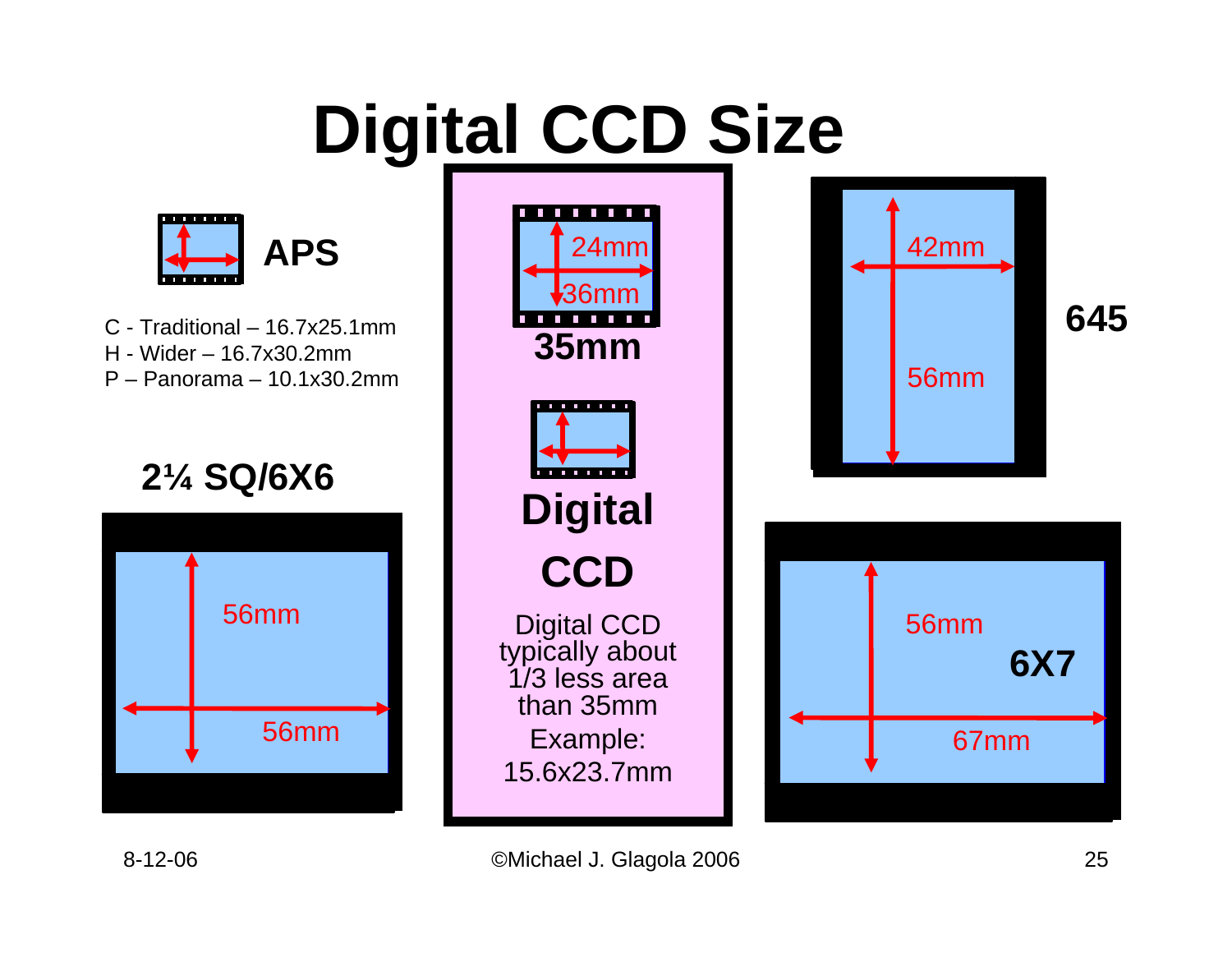# **Digital Color Palette**

- CCD does not capture color like the human eye; "tune able" for specific lighting (i.e. daylight, tungsten, fluorescent, …) CCD response differs between manufacturers
- Palette, Contrast, & Brightness able to be manipulated on camera and in software
- A color checker provides a reference point; cameras, monitors, and printers vary in color response; calibration helps

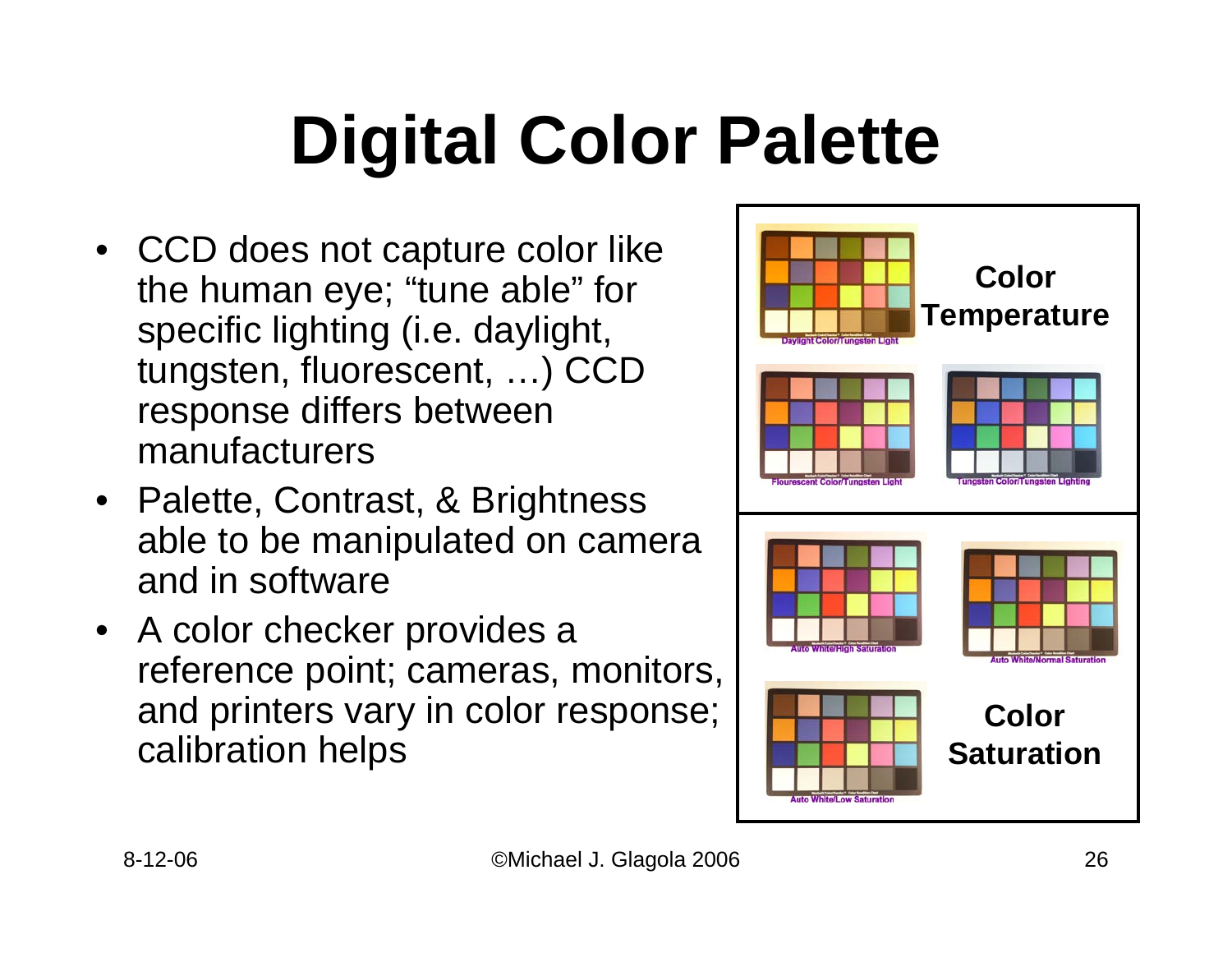### **Digital Camera Shutter Speed & Pixels**



- Fundamentally similar to film cameras; big difference able to review picture immediately
- $\bullet$ Adjustable film speed; higher ISO - faster exposure but more "noise" in image (less quality)
- •Exposure controls can be adjusted for complex lighting (highlights/shadows/contrast) and color bias (color mode & saturation)
- Able to adjust pixel size of image; larger pixel count slower "exposure time lag" but sharper the image
- Time lag between exposures highly dependent on "storing" image data
- Camera settings a trade-off based on needs, conditions, and quality desired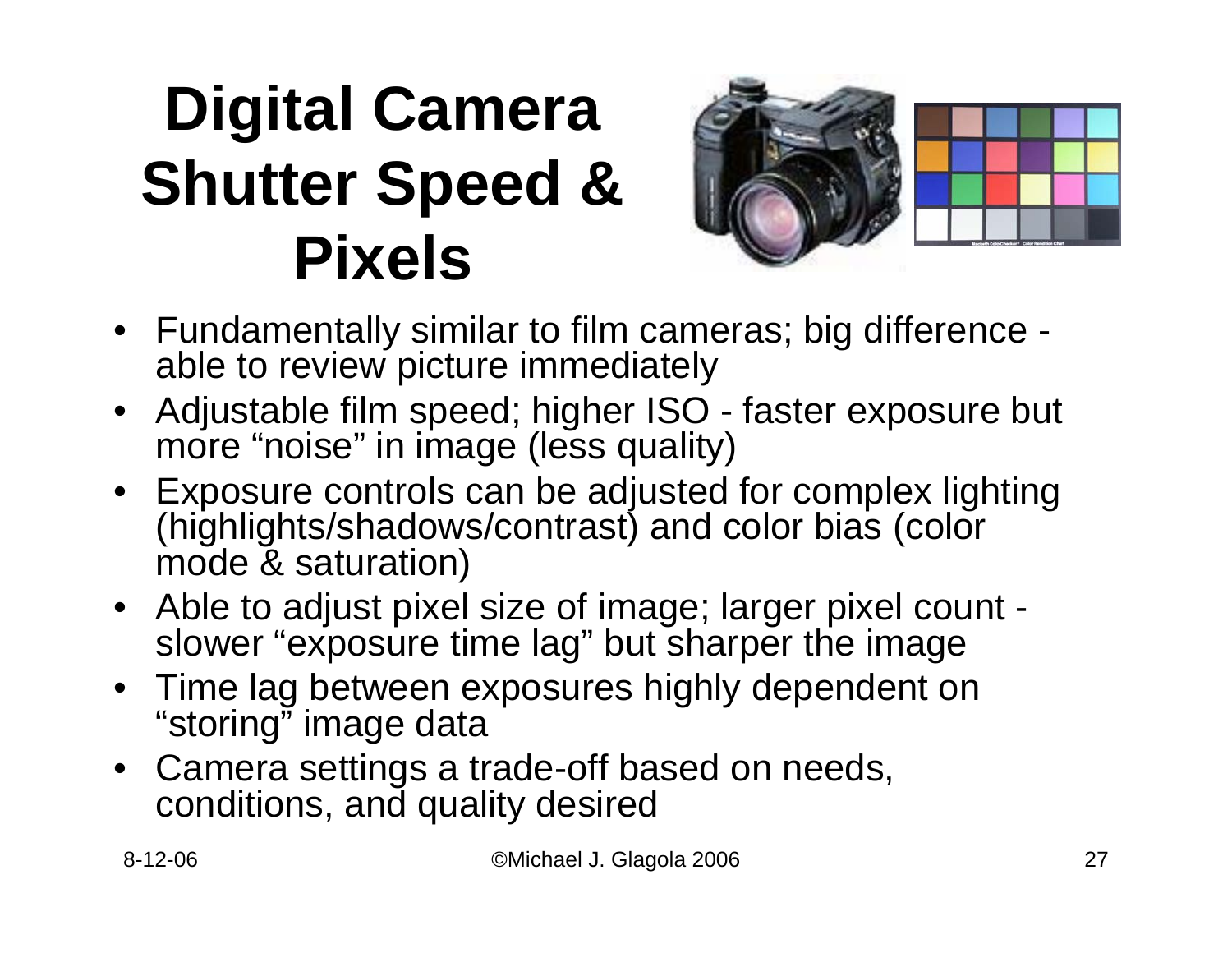#### Exposure Latitude – What is it?

- •Correct exposure - satisfactory detail in both the deepest shadows and brightest highlights; More than a single exposure combination (f-stop/shutter speed) can produces this result
- "Minimum" exposure good tone separation just attained in the deepest shadow
- "Maximum" exposure good detail just retained in brightest highlight
- $\bullet$ Exposure beyond "min" - shadow details "block up"
- •Exposure beyond "max" –highlight details "flatten out"
- •Range between "min & max" exposures is LATITUDE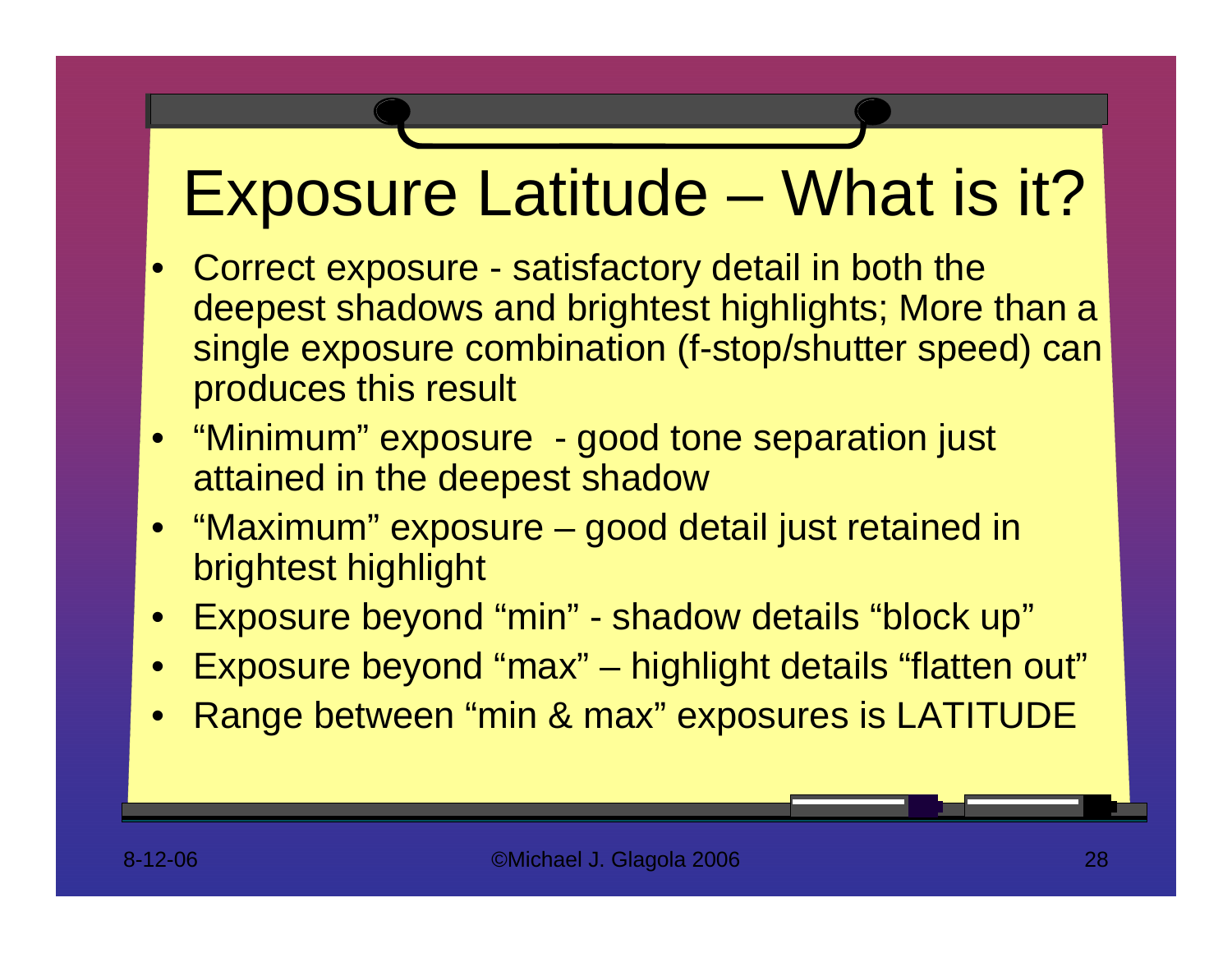## **Film Latitude**

- The exposure range at which an acceptable photograph is obtained; note: acceptable in both shadows <u>AND</u> highlights!
- Print Film: up to 5 EV; expose for the shadows
- Slide Film: up to 1 EV; expose for the highlights

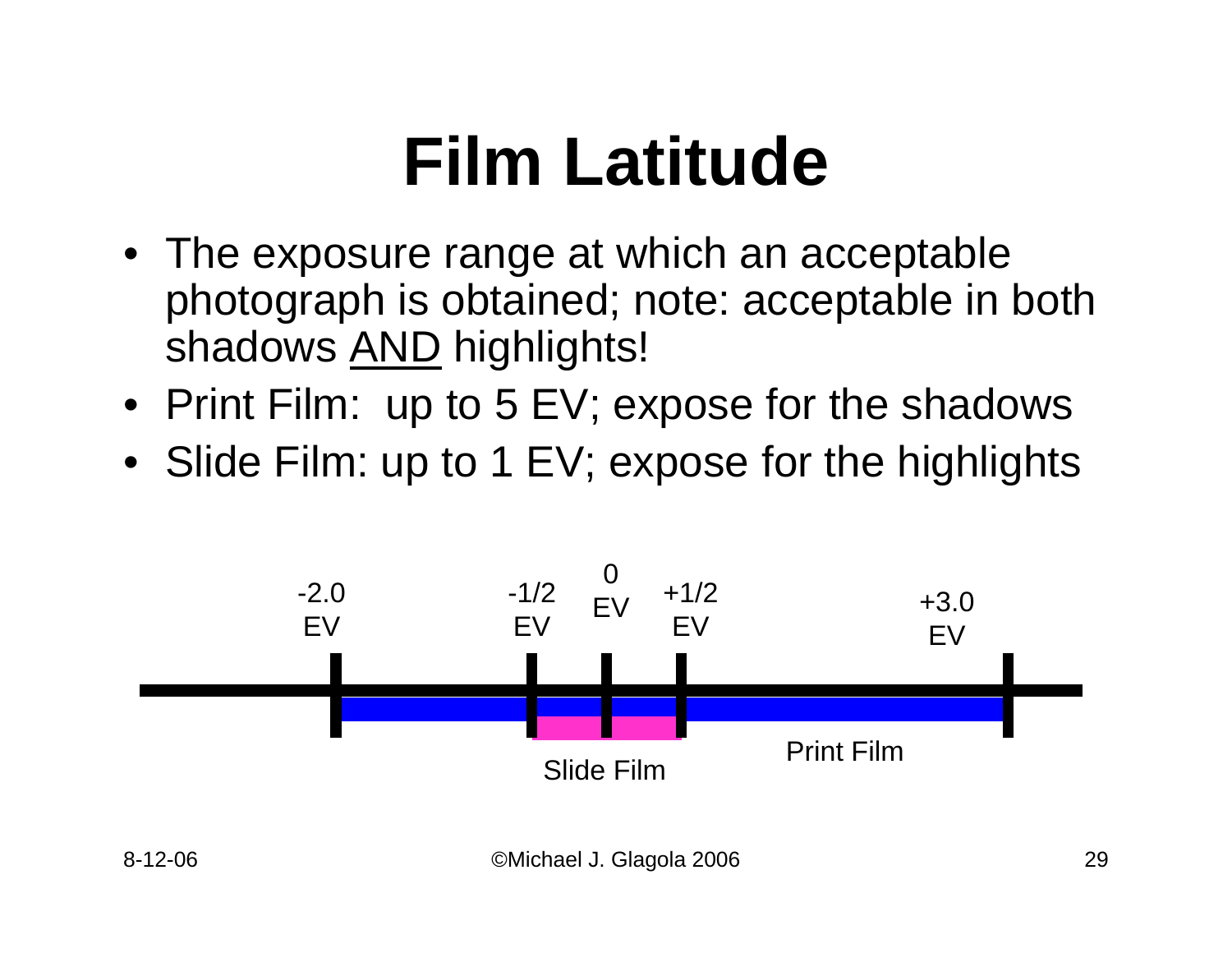# **Slide Film Latitude Example**

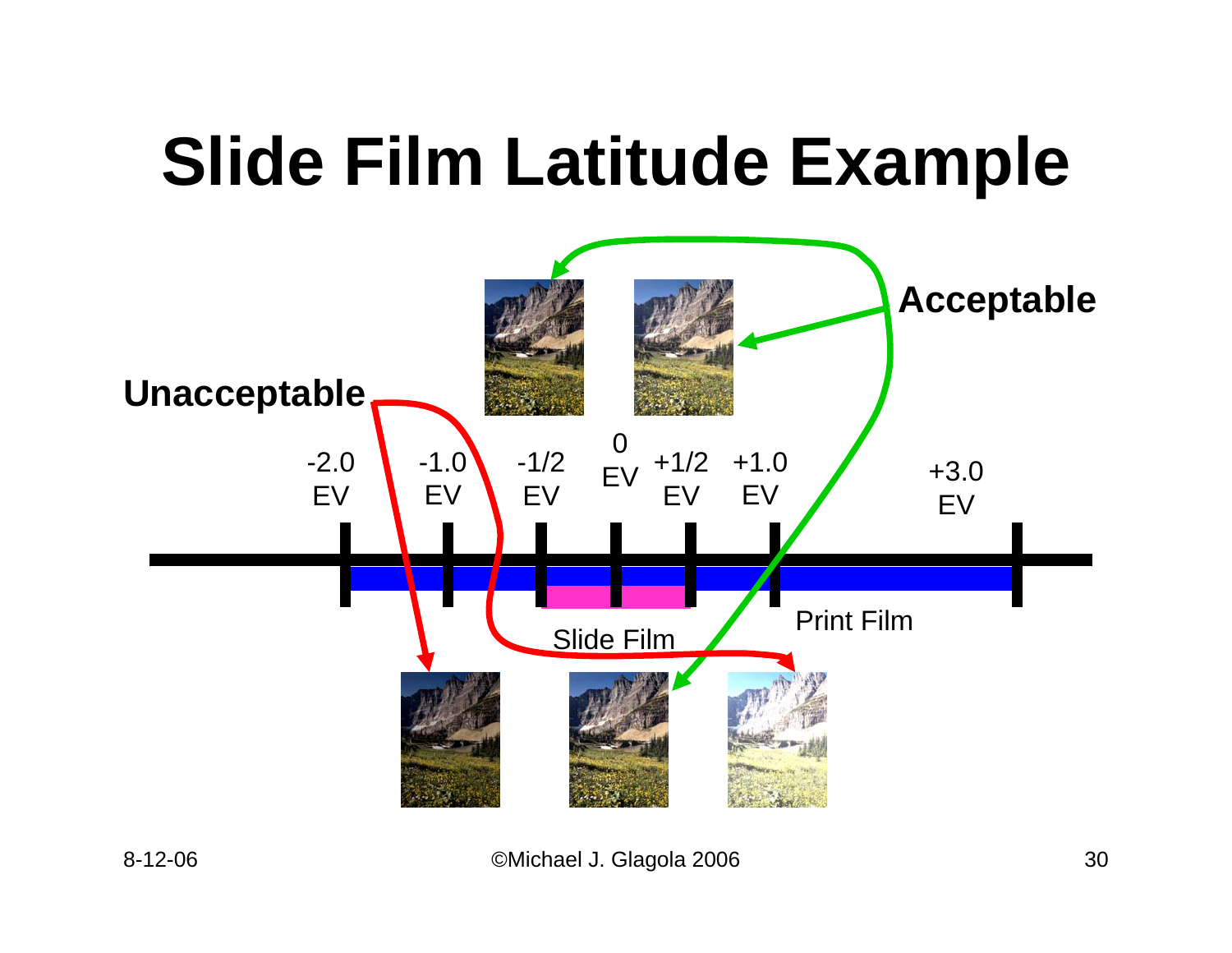# **Digital Camera Latitude**

- •The exposure range at which an acceptable photograph is obtained; note acceptable in shadows AND highlights!
- Print Film: up to 5 EV; expose for the shadows
- •Slide Film: up to 1 EV; expose for the highlights
- •Digital Camera: up to 2 EV; **expose for "what's important"**

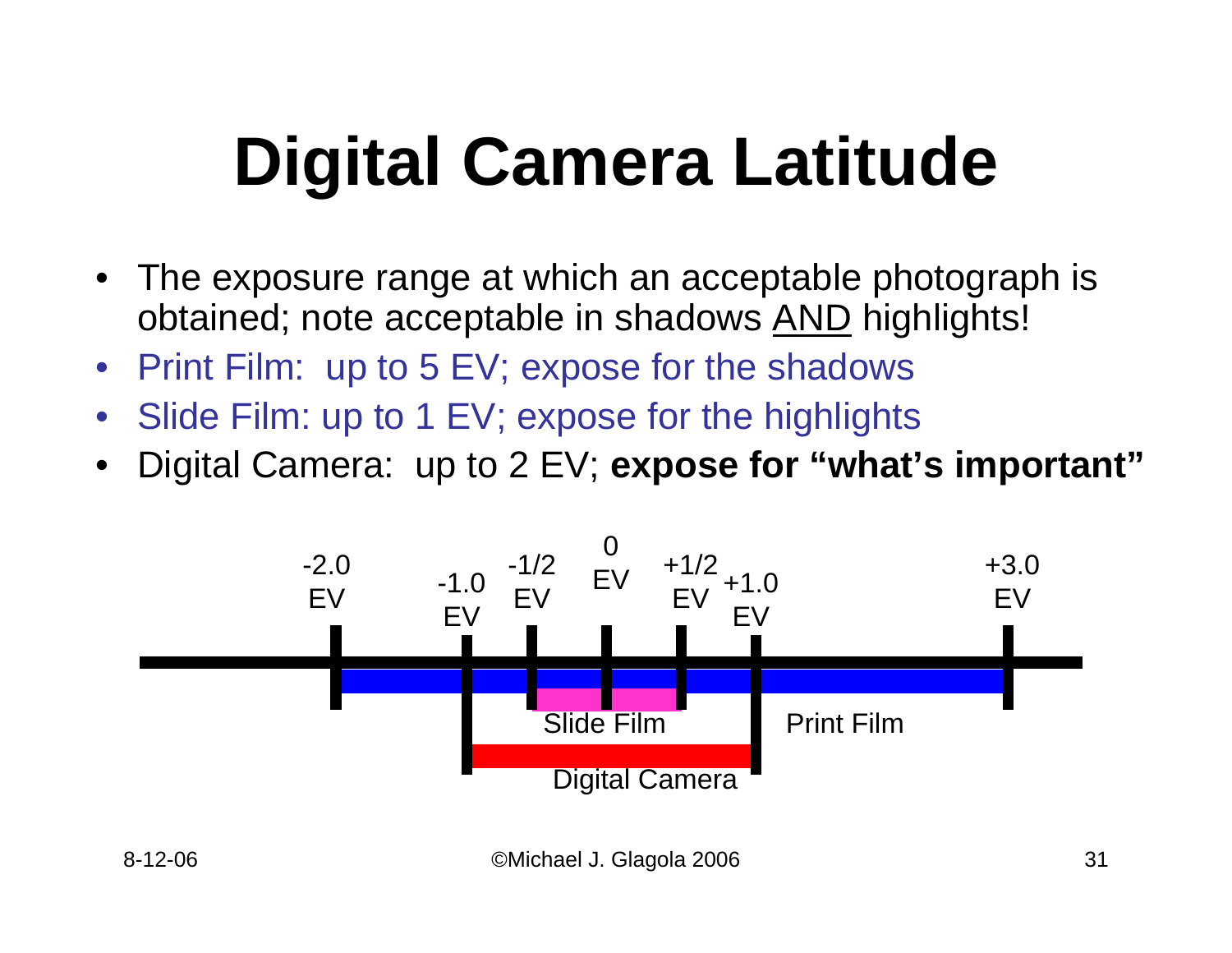# **Digital Camera Latitude Example**

- Use understanding of latitude to take good pictures during difficult lighting conditions; post processing cannot correct when light conditions exceed latitude of CCD
- $\bullet$ Remember the camera's exposure is based on 18% gray

- 1-2 EV





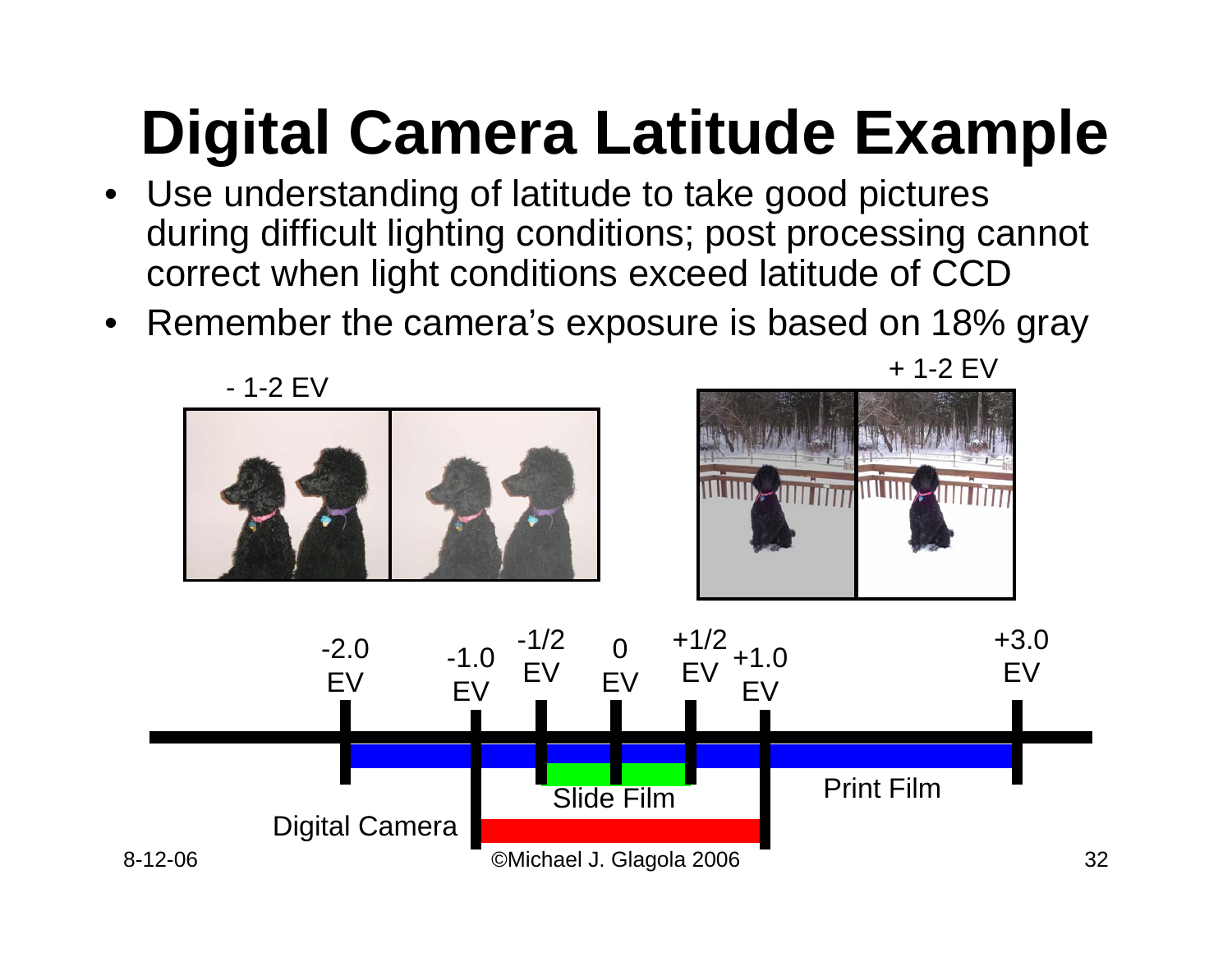### **Digital Camera Latitude Example**

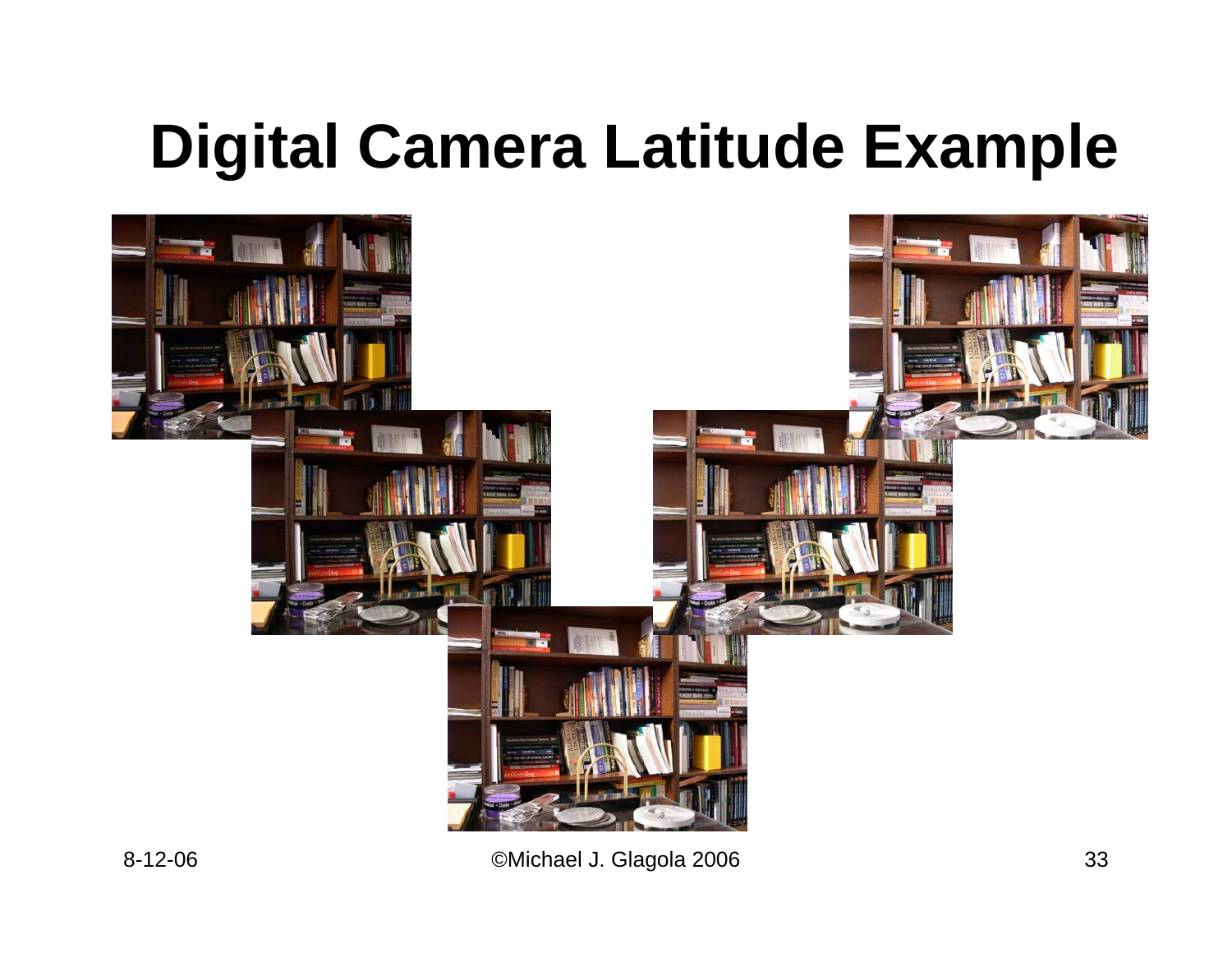### **WHY IS LATITUDE & COLOR PALETTE IMPORTANT????**

- Contrary to popular belief, image editing software (i.e. Photoshop) cannot fix any image; some images cannot be fixed!
- Garbage in = garbage out
- Examples:
	- Image too dark
	- image too light
	- color balance is off; image has a distinct color tint
- A technically "sound" image makes it easier to achieve a "good" picture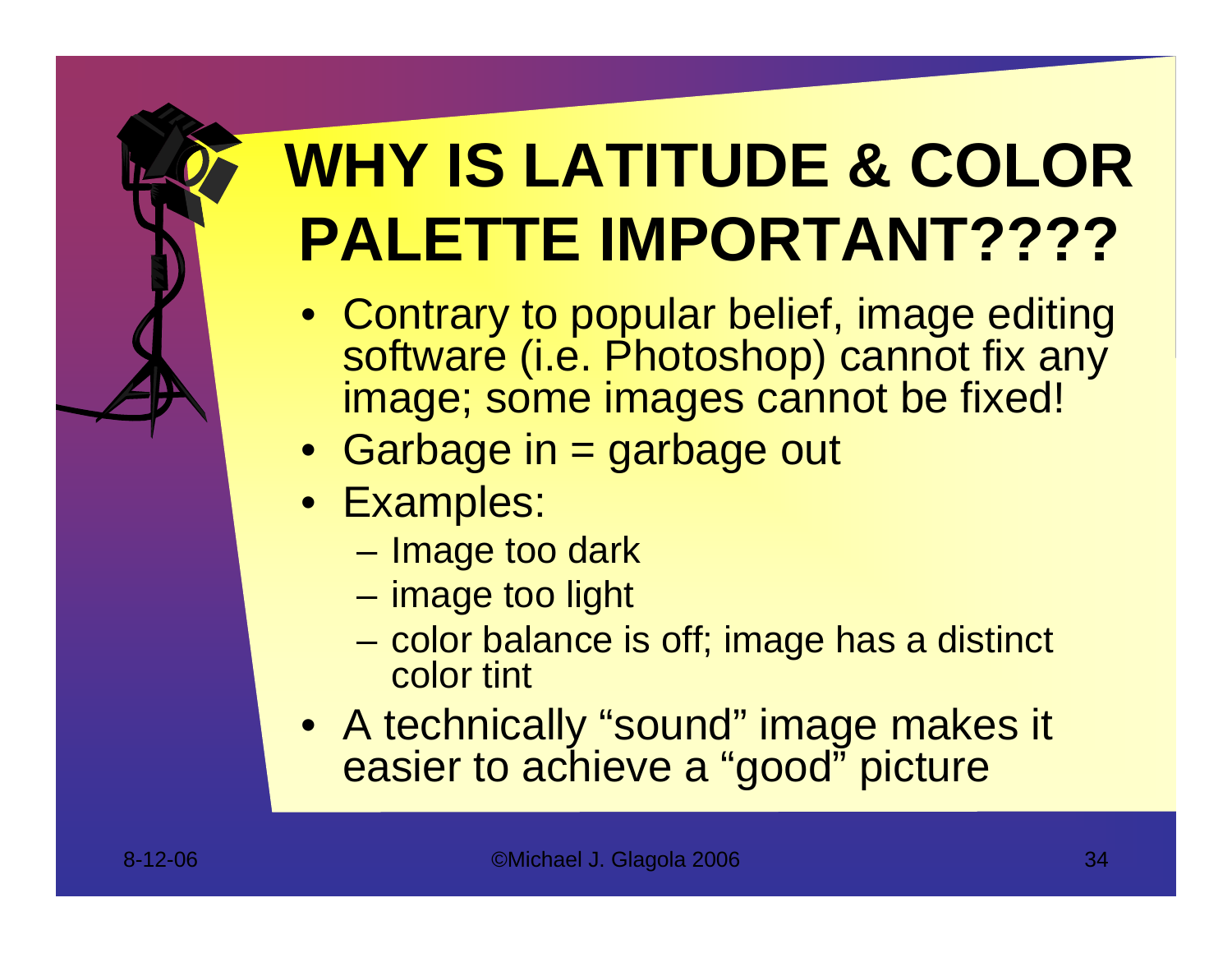## **Summary**

- The basics of photography are the same; good images requires an understand of the technical characteristics of the digital medium
- Digital image manipulation is the equivalent of the film darkroom; its helps but it is NOT MAGIC!
- It always helps to have to have a technically good image to start with
- Strive to get as good an image as possible to start with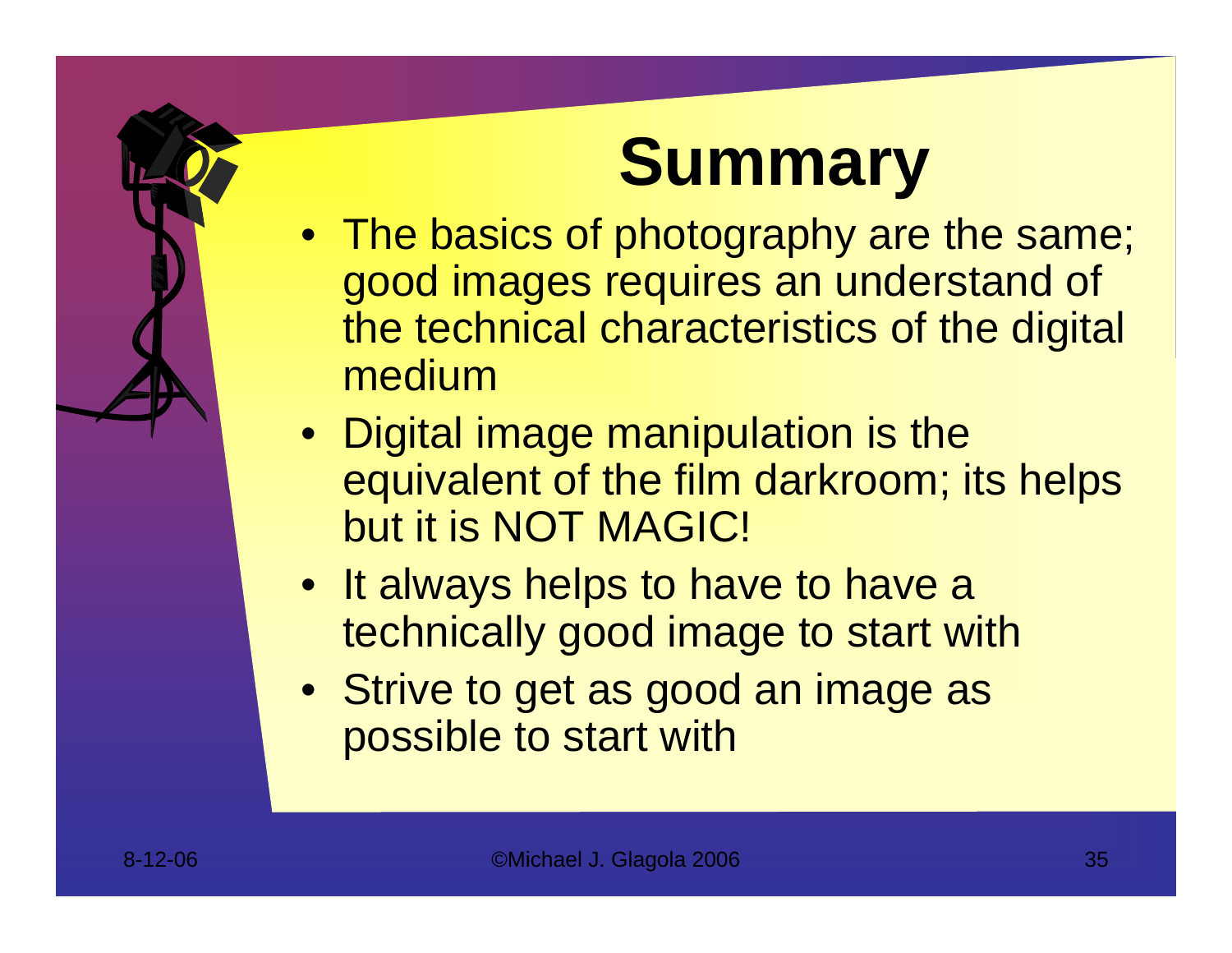# **TIPS**

- $\bullet$ Read, understand, and know the camera manual!
- $\bullet$ Get & read a book on the basics of photography
- Understand our camera's color palette
- $\bullet$ Experiment with exposure and ISO settings
- $\bullet$ Try various formats and image sizes
- Use compression carefully
- $\bullet$ The web is a good source of information
- Take lots of pictures; practice, practice, practice; but remember perfect practice that makes perfect!
- *Take pictures as if image editing software does not exist!*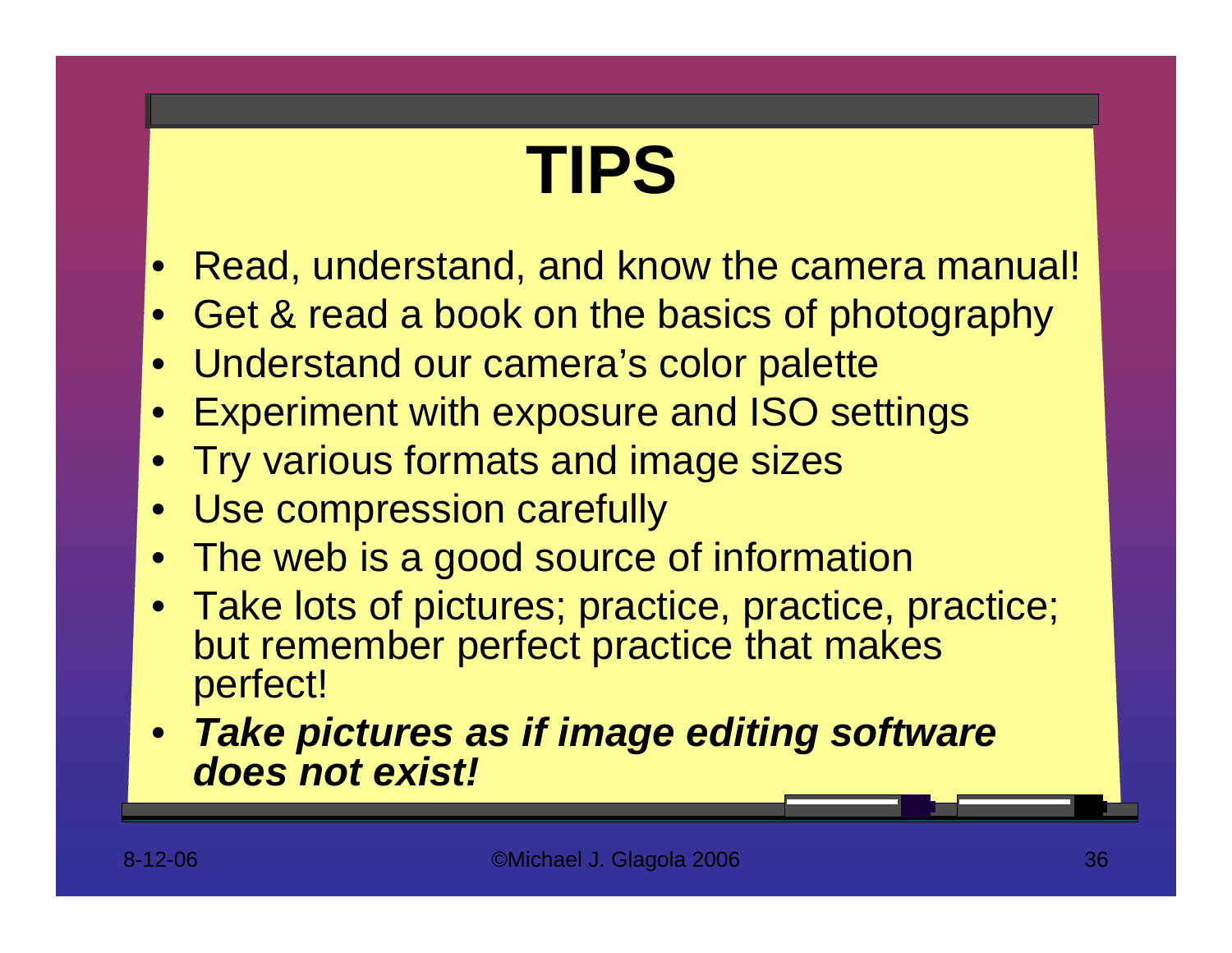### **Contact Information**

**Michael J. Glagola [mglagola@cox.net](mailto:mglagola@cox.net)**

**703-830-6860**